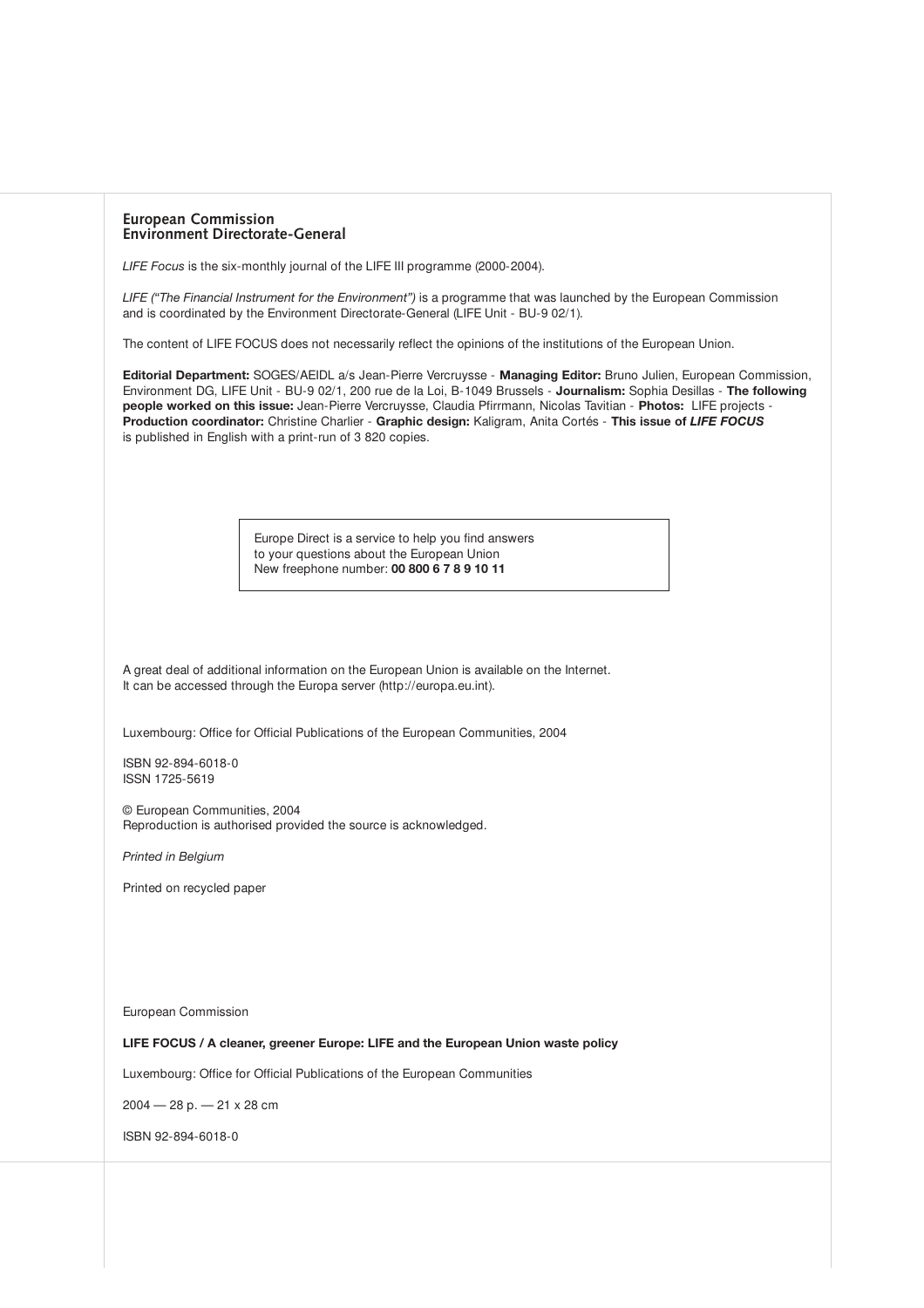

**Marianne Klingbeil and her team** *Head of Unit - Production, Consumption & Waste European Commission, Environment Directorate-General*

As Europe has grown wealthier, we have consistently produced more and more waste. In the European Union alone, we generate over 1.8 billion tonnes of solid waste each year, an average of 3.8 tonnes per man, woman and child. Most of this waste is either burnt in incinerators or dumped into landfills, which, if not properly managed, can be harmful not only to the environment but also to human health, to plants and animals.

Between 1990-1995, the amount of waste produced in Europe increased by 10% and the Organisation for Economic Cooperation and Development (OECD) estimates that by 2020 we could be generating as much as 45% more than in 1995. Major work needs to be undertaken if we are to reduce this trend.

Indeed, the Sixth Environment Action Programme of the European Union has identified waste prevention and management as one of four top priorities. The target is to reduce the quantity of waste for final disposal by 20% in 2010 and by 50% in 2050. Moreover, waste prevention and recycling is one of the seven Thematic Strategies or key environmental issues – soil protection, protection and conservation of the marine environment, sustainable use of pesticides, air pollution, urban environment, sustainable use and management of resources and waste recycling – to be tackled using a holistic approach.

The LIFE programme plays a key role in contributing to the development of innovative waste prevention and management projects. Between 1996 and 2003, LIFE-Environment funded 141 projects on different aspects of waste management and prevention ranging from industrial waste on construction sites, to community composting, to recycling of electronic and electrical waste.

This edition of LIFE FOCUS highlights 9 of the many innovative LIFE projects. These projects are proof of the LIFE-Environment programme's commitment to foster and support fully the efforts of the European Community to reach the targets set by the Sixth Environment Action Programme and make our world a healthier place to live today and in the future.



### **Nine examples of LIFE projects:**

One-stop-shop: On-site construction waste management and recycling . . *p.10* Using and... re-using fruit and vegetable packaging: An environmentally-friendly approach to a growing challenge in Europe . . *p.12* "Clean, green" transport of commodities in Europe . . . . . . . . *p.13* Cleaning up European seaports: A Belgian approach . . . . . . . . . . . *p.14* Environmentally-friendly tourism and sea grass recycling . . . . . . . . *p.15* Hidden strength: Waste-based reinforcing materials . . . . . . . . . . *p.17* Hospital plastic waste recycling . . *p.20* Re-use of second hand car components in company car fleets . . . . . *p.21* Recycl: Domestic waste reduction, vocational training and job creation . . . . . . . . . . . . . . . . . *p.23*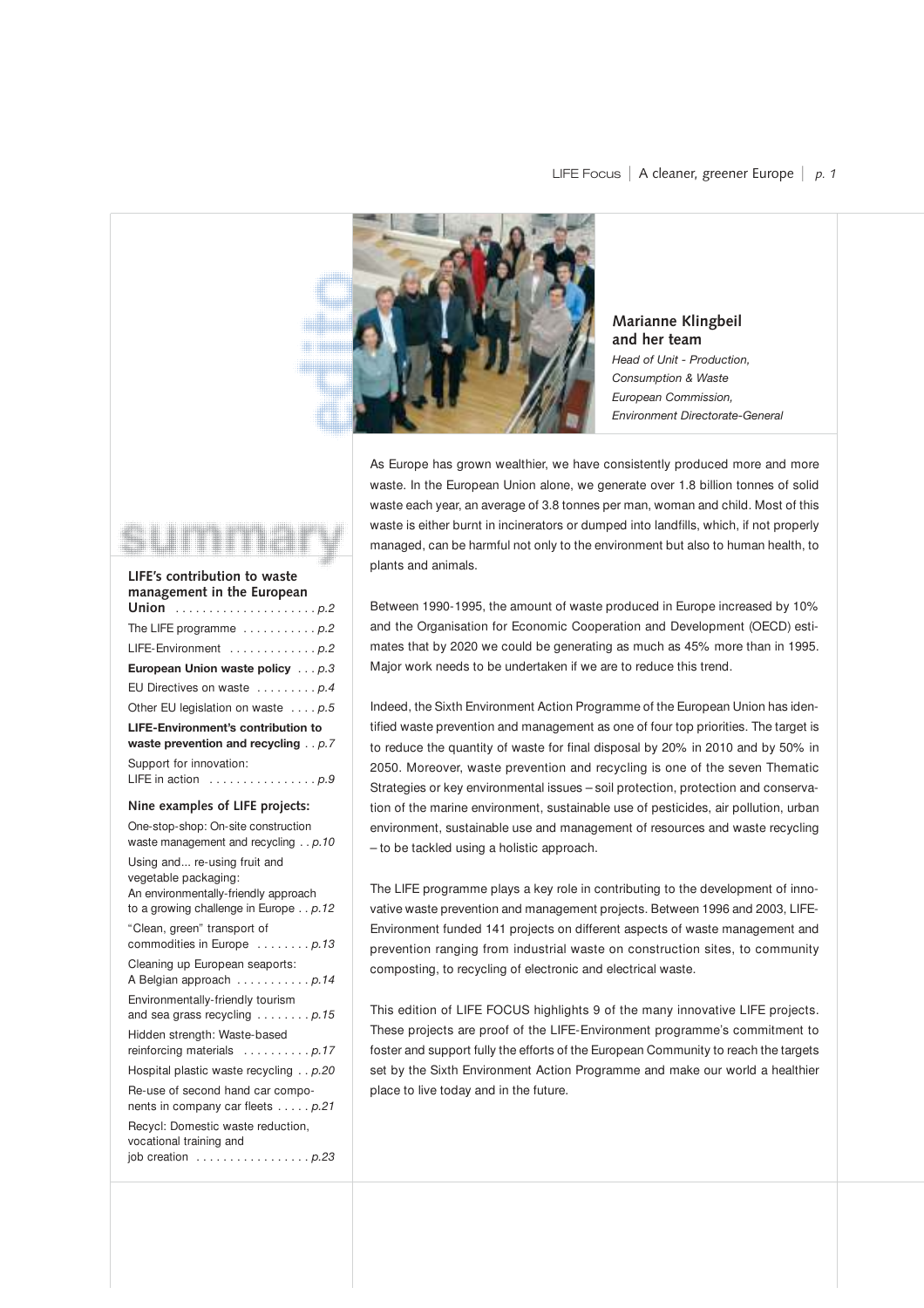

# LIFE's contribution to waste management in the European Union

The LIFE programme, the Financial Instrument for the Environment, provides support for the development and implementation of the Community environment policy.



LIFE has been implemented in phases: EUR 400 million were allocated for the first phase (LIFE I, 1992-1995), approximately EUR 450 million were allocated for the second phase (LIFE II, 1996- 1999), and the current phase, "LIFE III" (2000-2004) has a budget of EUR 640 million. The programme finances three thematic areas for action:

- > LIFE-Environment: provides support for the development of innovative techniques and methods in industry and in the territories and for other actions that contribute to policy development and Community legislation, by co-financing demonstration projects.
- > LIFE-Nature: provides funding for projects contributing to the implementation of Community nature protection legislation: the "Birds" Directive (79/409/EEC) and the "Habitats" Directive (92/43/EEC) and in particular the establishment of the "Natura 2000" network for the in situ management and conservation of Europe's most remarkable fauna and flora species and habitats.

> "LIFE-Third Countries: contributes to the establishment of capacities and administrative structures needed in the environmental sector and in the development of environmental policy and action programmes in third countries bordering on the Mediterranean and the Baltic Sea other than central and east European accession candidate countries."

One of the priority areas of work in LIFE III is the management of waste for the protection of the environment. Despite the numerous regulations adopted over the last 25 years which have been transposed progressively in Member States (Directives on packaging waste and on management of hazardous waste, for example), the amount of waste we produce in the European Union continues to rise. This results in increasing pressure on the environment. For this reason, innovative demonstration projects are crucial to identify good practices, launch new recycling methods, raise awareness and encourage decision-makers to reform non-sustainable waste management practices.

### **LIFE-Environment**

The objective of LIFE-Environment is to contribute to the development of innovative and integrated techniques and methods, further the development of Community environment policy and foster sustainable development practices. To achieve this objective, LIFE co-finances two different types of demonstration and preparatory projects in the following subject areas:

- > land use development and planning: to integrate considerations on the environment and on sustainable development in land-use development and planning, including in urban and coastal areas;
- > water management: to promote the sustainable management of groundwater and surface water;
- > impacts of economic activities: to minimise the environmental impacts of economic activities, notably through the development of clean technologies and by placing the emphasis on prevention, including the reduction of emission of gases having a greenhouse effect;
- > waste management: to prevent, reuse, recover and recycle waste of all kinds and ensure the sound management of waste streams;
- > integrated production policy: to reduce the environmental impact of products through an integrated approach to production, distribution, consumption and handling at the end of their life-time, including the development of environmentally-friendly products.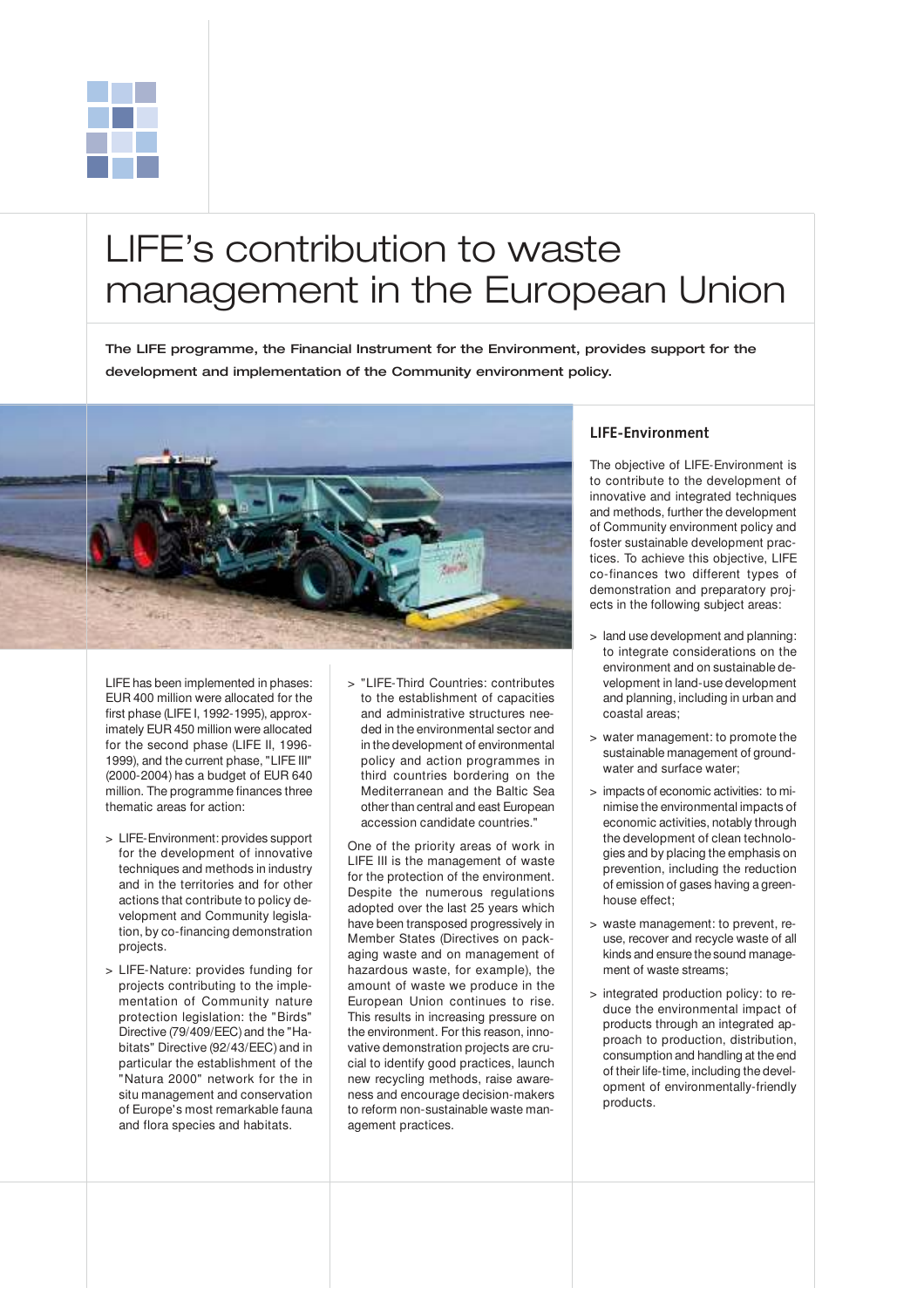## European Union waste policy

The quantity of solid waste produced within the European Union is steadily on the rise. EU waste policy provides a legislative framework to help Member States reduce and recycle waste and create mechanisms for safer final disposal.

Despite the intensive efforts of some countries to reduce the amounts of waste, the quantity of solid waste is significantly increasing within the European Union. Over 1.8 billion tonnes of waste are generated in Europe yearly, which amounts to 3.8 tonnes per/ capita on average. Where municipal waste is concerned, each EU citizen produces an average of 550 kg per year. Waste management is a complex task for local authorities and the prevention of waste generation is thus one of the biggest policy challenges.

In 2002 the EU adopted the Sixth Environment Action Programme entitled: Environment 2010: Our future our choice. It sets out major priorities and objectives for environmental policy over the next five to ten years.

The strategy of the EU to cope with waste is to:

- > prevent waste in the first place;
- > recycle waste;
- > optimise the final disposal of waste.

The four main sources or generators of waste are the construction sector, mining and quarrying, industry and private households.

Construction and demolition waste is the largest single category of waste in Europe and accounts for about 34% of all waste generated. It may contain dangerous substances, such as asbestos, which may be present in significant proportions when old buildings are demolished or renovated. Many components in this waste category are easily recyclable and have the potential to replace up to 10% of raw materials *(Source: EEA, Europe's environment: the third assessment)*. Some EU countries such as Germany, Denmark, the Netherlands, have achieved a recycling rate of up to 90% in this sector.

The second largest waste group is mining and quarrying waste, which accounts for 27% of the total waste. The disposal of mining waste can take up large areas of land and, unless properly managed, can result in detrimental impacts on air, water and soil quality. In response to the potential risks associated with poor waste management in this sector, the EU has proposed initiatives designed to improve mining waste management.



The range of industrial waste generated is as broad as the manufacturing industries that produce it, and some dominant industries can have a strong influence on the composition of waste when treated or landfilled. In general, industrial waste consists of organic materials, wood, paper, chemicals, non-metallic minerals, basic metals and other wastes.

Municipal waste accounts for approximately 16% of total waste produced in the EU countries. In 1999, 57% of the municipal solid waste was deposited in landfills but the rates for composting and recycling were on the rise.

Waste generated by the energy production sector depends on the fuel used. While hydroelectric and gas fired power stations generate almost no solid waste, large quantities of bottom ash and fly ash are generated by coal fired power stations.

A limited number of economic sectors contribute substantially to the generation of hazardous waste (such as batteries, mercury, used oils, paint). The BASEL Convention aims not only to reduce trans-boundary movements of hazardous waste but also to minimise its generation. According to figures published by OECD, hazardous waste generation appears to have increased in several countries and now constitutes 1% of overall European waste generation.

*Figure 1: Contribution of different sectors to the total amount of waste generated in the EU (Source: European Environment Agency (EEA)) <sup>1</sup> .* 

*<sup>1</sup> This breakdown does not include the agricultural sector, a main producer of biodegradable waste.*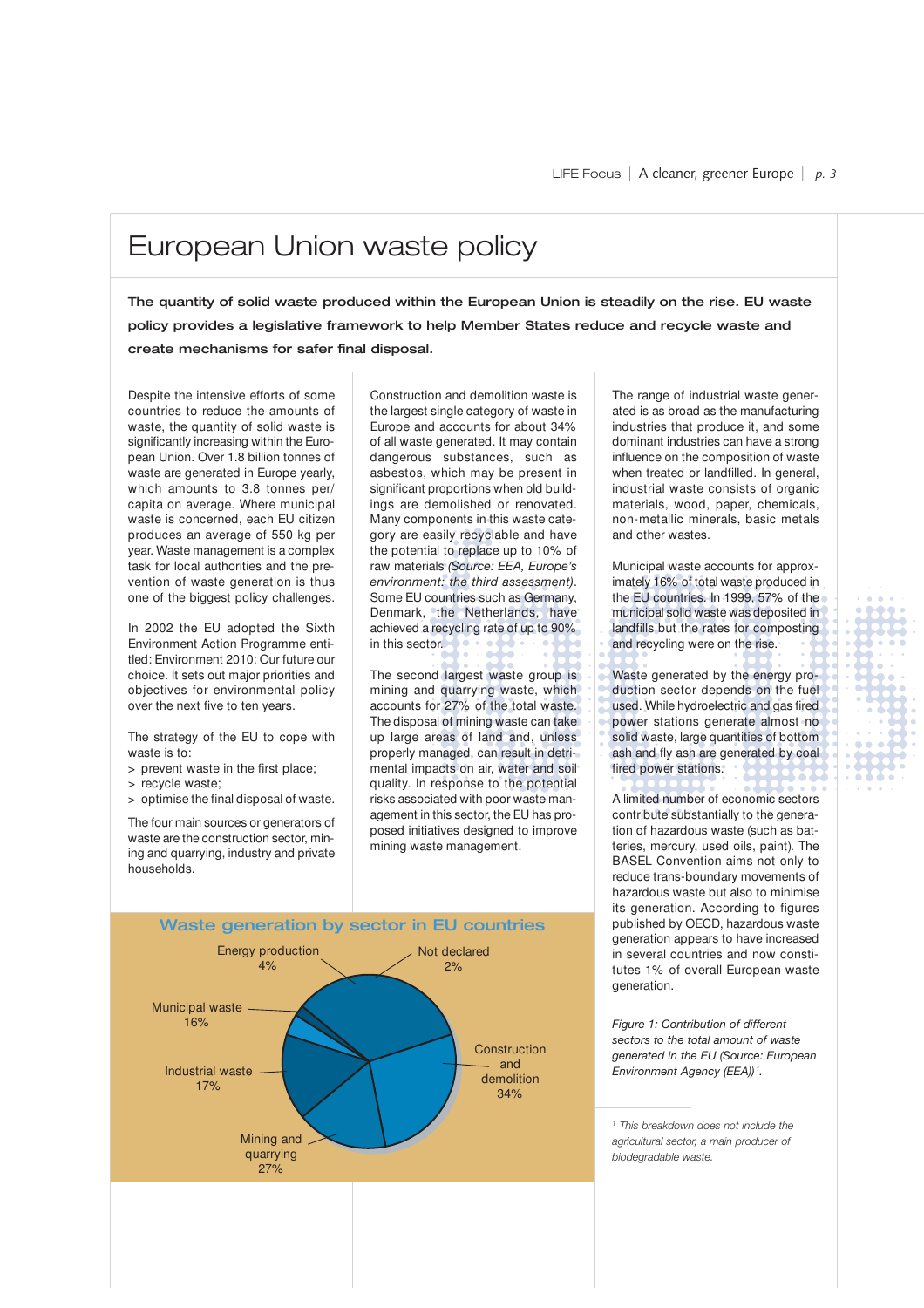

### **EU Directives on waste**

In response to the growing challenges of waste production and management, the European Parliament and the Council have adopted a certain number of Directives to ensure that waste is recovered or disposed of without impairing the environment and human health. They are binding on Member States, while providing enough flexibility to enable Member States to implement the requirements within their own legal and administrative system.

*The European Union generates 1.8 billion tonnes of solid waste each year.*

#### **The Waste Framework Directive (Council Directive 75/442/EEC on waste, as amended by Council Directive 91/156/EEC)**

The Waste Framework Directive sets out general principles, procedures and requirements for legislation governing the waste sector. It establishes a framework for waste management across the European Union.

The main objectives of the Directive are to:

- call on Member States to take necessary measures to ensure that waste is recovered or disposed without risk to the air, water or soil. without creating a nuisance in the form of odours or noise, and without adversely affecting the landscape;
- require Member States to establish an integrated waste management strategy based on the principles stipulated in the Directive, including clearly defined time scales and responsibilities;
- require Member States to issue permits to companies engaged in waste disposal or recovery. The permits must include requirements regarding disposal techniques and methods, sites, technical requirements and security precautions;

• establish provisions for inspection and monitoring of waste management in the Member States and set requirements for reporting to the European Commission and to the public.

The Directive lays out a waste management hierarchy, the most desirable of which is waste prevention and minimisation of waste generation. This is followed by (in descending order of priority):

- re-use of waste;
- recycling of waste;
- use of waste as a source of energy;
- incineration without energy recovery;
- landfilling.

Although landfilling is considered the least desirable waste management option, it should be recognised that this practice may be a necessary component of waste management.

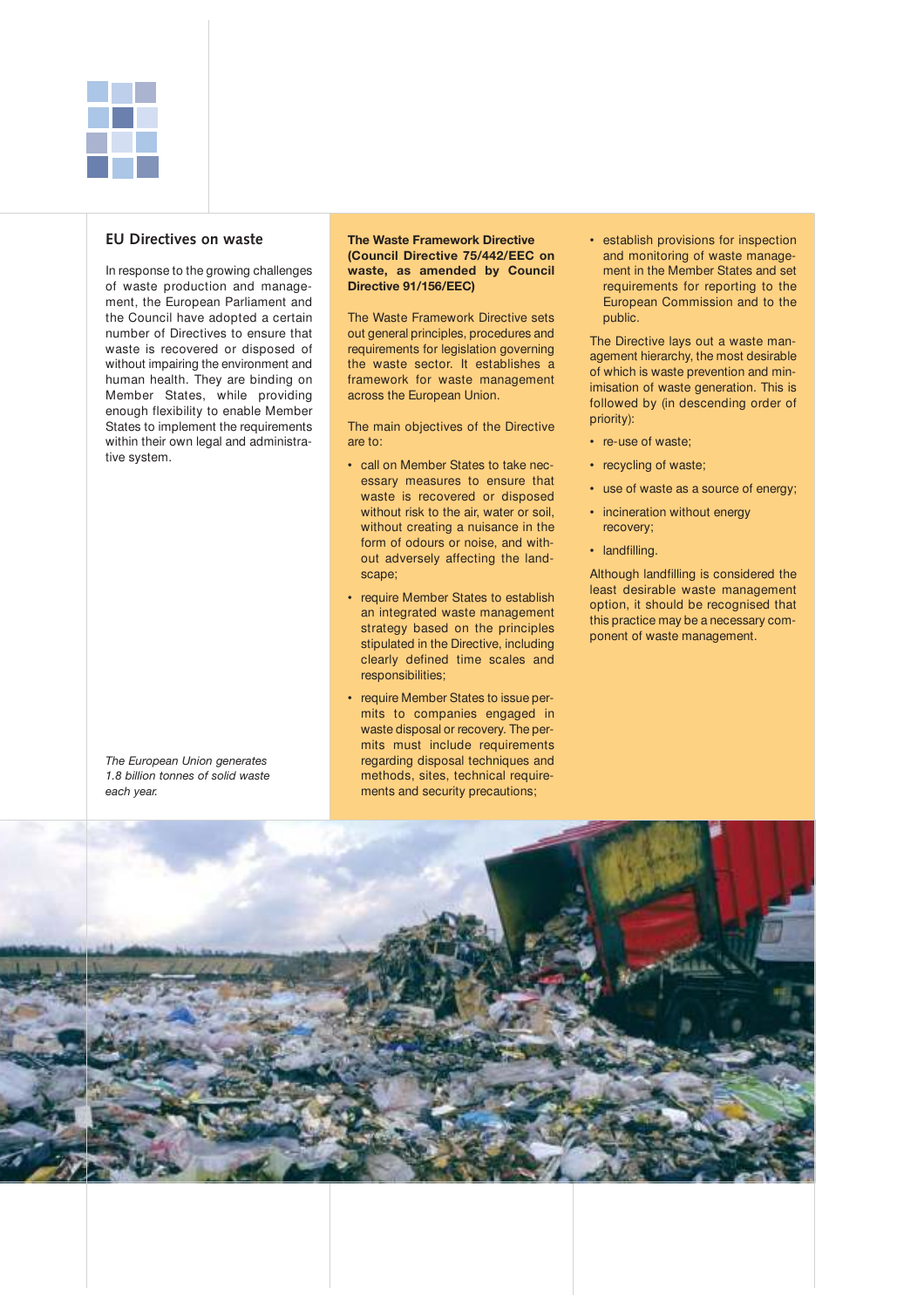

*Youngsters help the adults sort waste in their community, Lewisham, United Kingdom.*

### **Other EU legislation on waste**

The Waste Framework Directive provides a planning and institutional framework to guide the implementation of waste sectoral regulatory instruments, which include:

- Waste Shipment Regulation (EEC) No 259/93;
- Hazardous Waste Directive 91/689/EEC;
- Landfill Directive 1999/31/EC:
- **Waste Incineration Directive** 2000/76/EC;
- Packaging and Packaging Waste Directive 94/62/EEC;
- Batteries Directive 91/157/EEC:
- End-of-Life Vehicles (ELVs) Directive 2000/53/EC;
- Waste from Electrical and Electronic Equipment (WEEE) Directive 2002/96/EC.

In terms of ongoing LIFE projects, we will discuss four Directives in more detail:

**Waste Incineration Directive (Directive 2000/76/EC of the European Parliament and of the Council)**

The Directive on the incineration of waste provides a single legislative framework for the incineration and coincineration of hazardous and nonhazardous waste.

The Directive lays down extensive and comprehensive requirements for permit procedures for incineration and coincineration plants, technical and technological requirements for incineration facilities, monitoring requirements and ensuring public access to information. It also sets limit values for air and water emissions from incineration and cofacilities in the respective annexes.

Member States were required to comply with the Directive by 28 December 2002. The Directive will apply to existing plants as from 28 December 2005 and to new plants as of 28 December 2002.

Certain types of incineration and coincineration plants are excluded from the scope of this Directive. These include facilities used exclusively for treating animal waste, vegetable waste from agriculture and forestry, waste from vegetable processing if the heat generated is recovered, wood and cork waste and waste resulting from off-shore exploration of oil and gas resources.

#### **Packaging Waste Directive (Council Directive 1994/62/EC)**

The Directive describes essential requirements packaging materials must meet to be placed on the market. One way to demonstrate compliance is through harmonized standards prepared by the European Committee for Standardization.

The Directive requires that all Member States take measures to prevent the accumulation of packaging waste, which may include national programmes and may encourage the reuse of packaging waste.

Further to the harmonisation of the standards, a proposal for amending the Directive was adopted by the Commission. The most significant changes concern the new targets to be achieved by 30 June 2006:

- quantity of packaging waste to be recovered: minimum 60%, maximum 75% by weight (currently 50% to 60%);
- quantity of packaging waste to be recycled: minimum 55%, maximum 70% by weight (currently 25% to 45%);
- minimum recycling targets by materials (by weight): 60% for glass, 55% for paper and cardboard, 50% for metals, 20% for plastics (currently each of them has a target of 15%).

The amendment gives high priority to prevention, re-use and recycling of packaging waste whilst energy recovery is considered a least-worst option, preferable only to landfilling.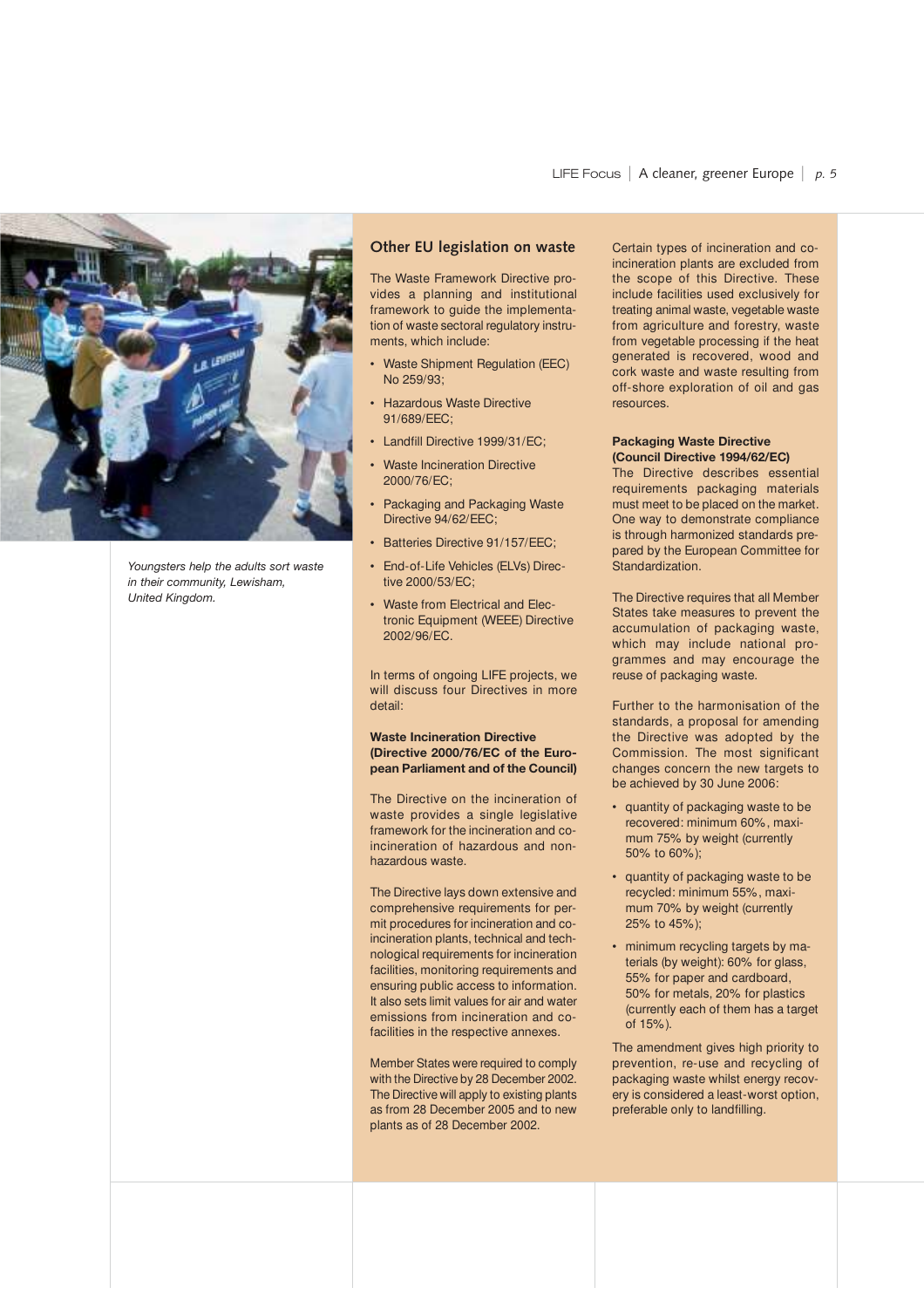

#### **End-of-Life Vehicles (ELVs) Directive (Directive 2000/53/EC of the European Parliament and of the Council)**

EU Member States must set up collection systems for end-of-life vehicles and their used parts. They must also ensure that all vehicles are transferred to authorised treatment facilities and set up a system for de-registration upon presentation of a certificate of destruction. Such certificates are to be issued when the vehicle is transferred to a treatment facility.

The last holder of an end-of-life vehicle will be able to dispose of it free of charge ("free take-back" principle). Producers are obliged to cover all, or at least a significant part, of the cost of applying this measure.

The prevention of waste is the main objective of the End-of-Life Vehicles Directive. To this end, it stipulates that vehicle manufacturers and carmaterial and equipment manufacturers must:

- endeavour to reduce the use of hazardous substances when designing vehicles;
- design and produce vehicles which facilitate the dismantling, re-use, recovery and recycling of end-of-life vehicles;
- increase the use of recycled materials in vehicle manufacturing;
- ensure that components of vehicles placed on the market after 1 July 2003 do not contain mercury, hexavalent chromium, cadmium or lead.

EU Member States were required to implement the End-of-Life Vehicles Directive by 21 April 2002.

**Waste Electronic and Electrical Equipment (WEEE) (Directive 2002/95/EC of the European Parliament and of the Council; Directive 2002/96/EC of the European Parliament and of the Council)**

The objective of the WEEE Directive is to prevent the generation of electronic and electrical waste and to improve the environmental performance of the operators who are involved in the treatment of this type of waste.

To achieve this, the Directive promotes the recovery, recycling and re-use of WEEE through the following:

- Member States are required to set up a system allowing final holders and distributors of electrical and electronic equipment to return these items free of charge;
- the producers of electrical and electronic waste are required to put in place waste treatment centres, including the selective treatment for certain materials and components;
- producers are responsible for financing the collection, treatment, recovery and environmentally sound disposal of WEEE.

The Directive lays out a series of specific targets for collection and recovery, re-use and recycling to be met by 31 December 2006. New targets for recovery, re-use and recycling will be established by 2008.



*The End-of-Life Vehicles Directive calls on the automotive industry to produce cars that are easy to dismantle, with easily recyclable parts.*



*Information technology provides a useful tool for tracking salvageable car parts.*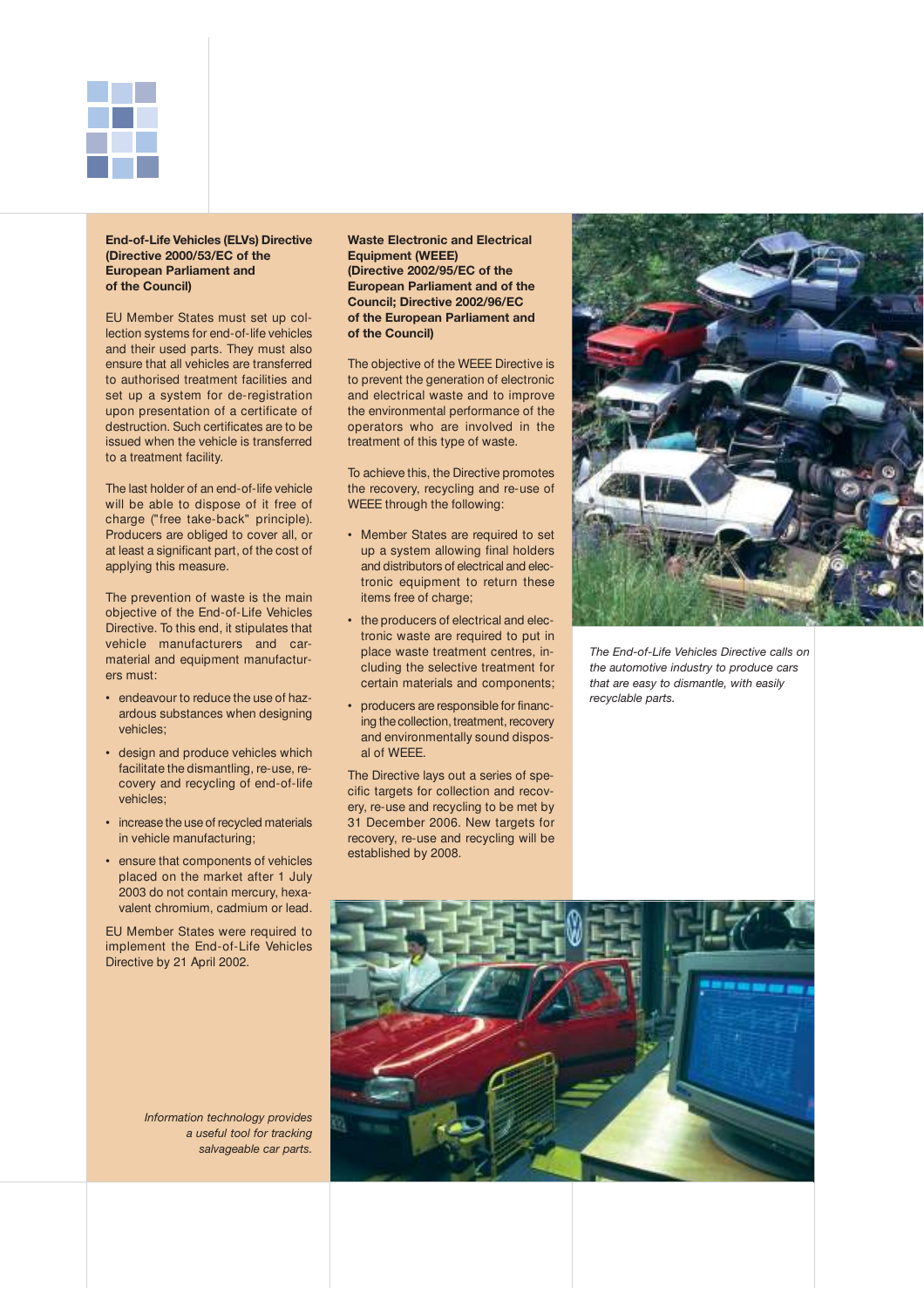## LIFE-Environment's contribution to waste prevention and recycling

The LIFE programme supports actively the implementation of the waste Directives by co-financing innovative projects that seek to make it easier for Member States to transpose these Directives in the different contexts that contribute to the richness of the European Union.

This brochure presents a selection of 9 projects which illustrate the exciting work being done to reach the European Union targets in the waste sector and make our environment a safer and healthier one.

### **A major field**

In the waste sector, the projects that have received LIFE-Environment financing from 1996-2003 can be broken down into the subject areas illustrated in Table 1.

As Table 1 illustrates, 141 projects out of 853 (16,5%) LIFE II and III projects are related to one field of waste or another. The total investment planned by those projects (many are ongoing) is MEUR 279,415 for a Community contribution of MEUR 86,821 that is 31% on average. The "leverage" capacity of this type of project is especially important, as EUR 1 invested by the EU will be matched by over EUR 2 from other private and public funds.



The management of industrial or other special waste draws the highest number of projects (26), which reflects the diversity of problems created by many industrial processes. The second main field is that of biodegradable waste (20 projects), covering projects related to animal slurry, waste from forestry exploitation and agriculture, etc. Recycling of plastic and wrapping waste is the third major field of activity (18 projects) and work in this field has been growing steadily in recent years.

*Recycling of packaging and wrapping waste is the 3rd major field of LIFE projects.*

*Clearly identifiable containers help residents sort waste.*

It is noticeable that some fields such as the management of household waste are decreasing in importance through the years, probably because solutions have been identified for the main problems. However new fields are emerging, such as the recycling of WEEE (Waste Electronic and Electrical Equipment), with a first project just underway on the recycling of disused mobile phones, a new area with waste problems related to emerging technologies.

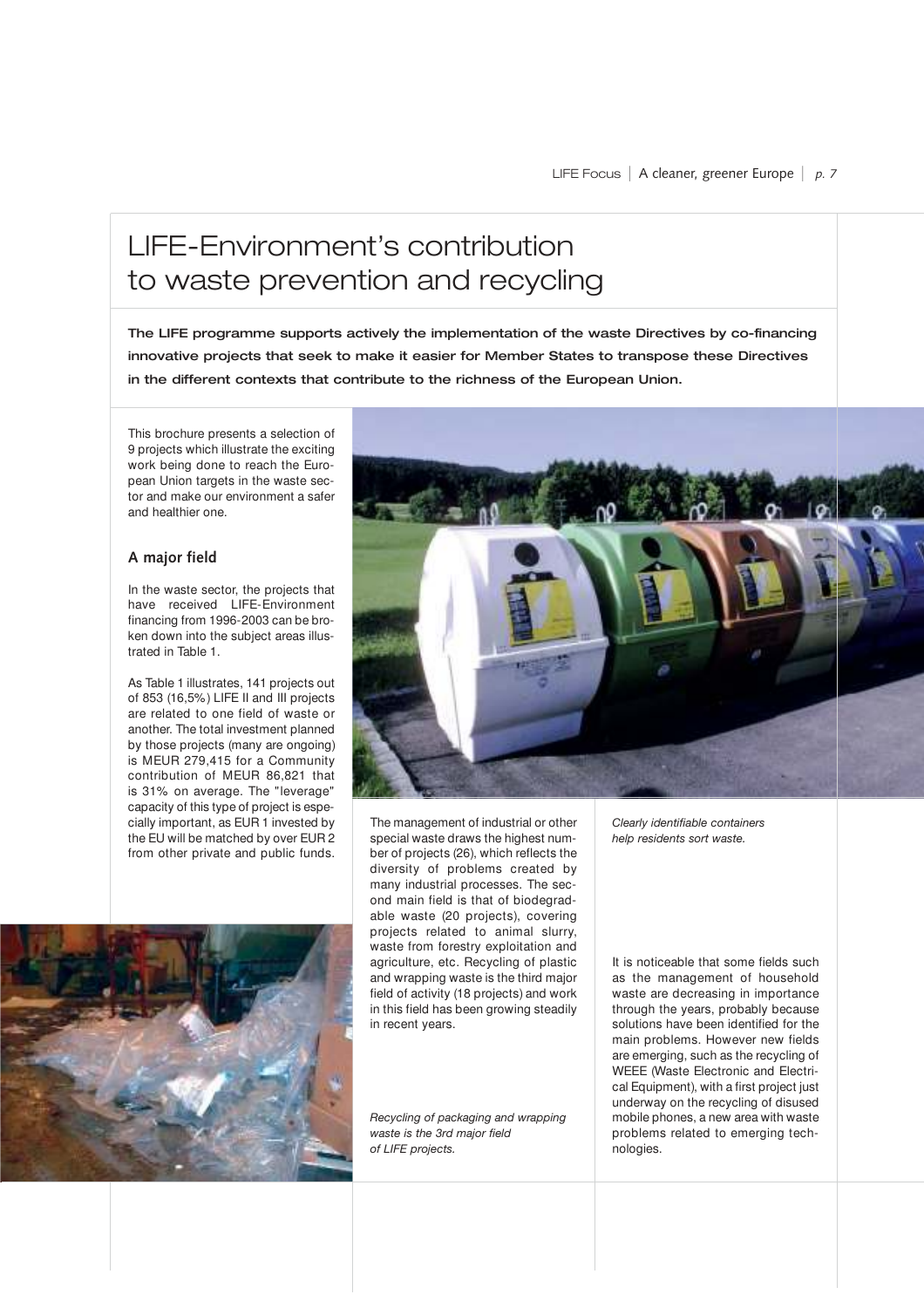

Table 1:

Waste management projects financed by LIFE-Environment from 1996-2003

| <b>Waste sector</b>                   | <b>Breakdown of</b><br>projects 1996-2003                   | <b>Number of</b><br>projects financed | <b>Total cost of</b><br>funding<br>in EUR | <b>Total</b><br><b>Community</b><br>funding in EUR |
|---------------------------------------|-------------------------------------------------------------|---------------------------------------|-------------------------------------------|----------------------------------------------------|
| <b>Construction</b><br>and demolition | Projects related to<br>construction and<br>demolition waste | 10                                    | 14,267,748.63                             | 4,568,689.24                                       |
| <b>Mining and</b><br>quarrying        | Projects related to mining<br>and quarrying                 | 8                                     | 16,973,581.26                             | 7,295,638.00                                       |
| <b>Industrial waste</b>               | Management of industrial<br>or other special waste          | 26                                    | 46,905,641.12                             | 12,054,101.39                                      |
|                                       | Treatment and recycling<br>of metallurgical industry        | 5                                     | 9,704,417.91                              | 2,272,811.94                                       |
|                                       | Management of liquid residuals<br>(in vehicles maintenance) | 3                                     | 9,257,786.84                              | 1,497,687.89                                       |
| <b>Municipal waste</b>                | Projects related to<br>biodegradable waste                  | 20                                    | 34,588,698.81                             | 8,853,816.78                                       |
|                                       | Recycling of plastics<br>and wrapping waste                 | 18                                    | 59,567,422.52                             | 14,544,483.99                                      |
|                                       | Management of<br>household waste                            | 11                                    | 27,595,457.60                             | 5,882,041.48                                       |
|                                       | Projects related to<br>landfills/leachate                   | 9                                     | 12,462,894.24                             | 4,061,932.00                                       |
|                                       | Projects related to<br>treatment of sludge                  | $\overline{7}$                        | 17,781,978.97                             | 4,225,395.20                                       |
| <b>Energy</b><br>production           | Incineration related projects                               | 6                                     | 9,937,588.63                              | 3,032,368.24                                       |
|                                       | Treatment and recycling<br>of hazardous waste               | 5                                     | 8,606,358.57                              | 1,935,519.72                                       |
| <b>Miscellaneous</b>                  | Recycling of WEEEs                                          | 6                                     | 8,428,848.21                              | 3,410,786.88                                       |
|                                       | Recycling of car parts                                      | 4                                     | 14,946,431.06                             | 2,032,526.60                                       |
|                                       | Recycling of batteries                                      | 3                                     | 6,674,669.43                              | 1,474,758.44                                       |
| <b>Total</b>                          |                                                             | 141                                   | 279,415,221.97                            | 86,820,501.05                                      |
| Average                               |                                                             |                                       | 1,981,668.24                              | 615,748.23                                         |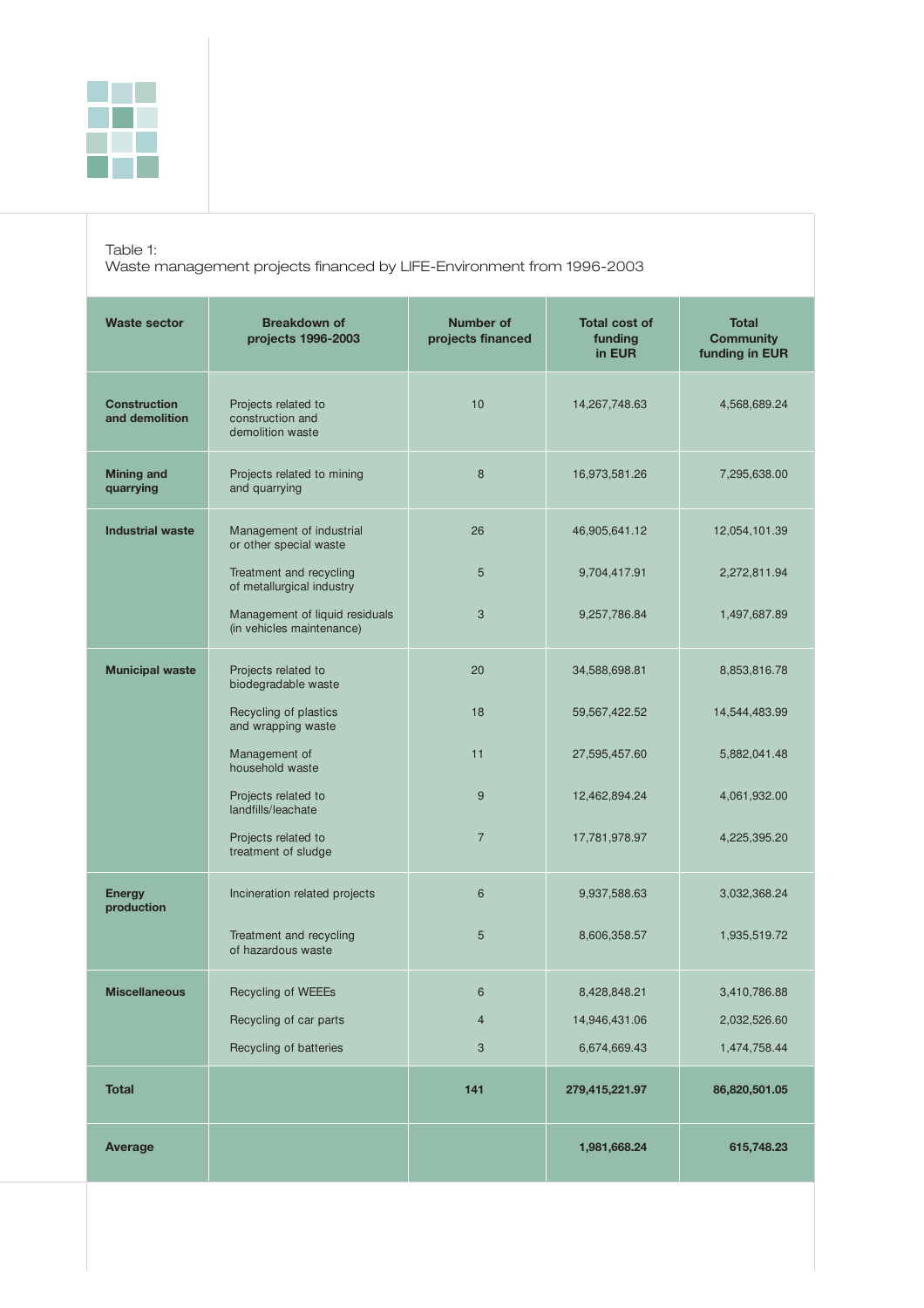### **Support for innovation: LIFE in action**

One of the key roles of LIFE is to support innovative initiatives that aim to facilitate the effective implementation and enforcement of environmental legislation in all EU countries. This brochure presents a selection of 9 ground breaking projects that offer economically viable, sustainable and transferable solutions to today's environmental challenges:

- > **In France** (p.10), a large construction company developed an effective on-site waste management and recycling system that includes training for workers. This system, pilot tested on 15 different construction sites, reduced the quantity of on-site waste produced by 3 times, and the cost of waste disposal by 50%.
- > **In Italy** (p.12), a group of fruit and vegetable producers formed a consortium to find a solution to the fast-growing problem of packaging waste. The consortium created a comprehensive system which includes the production of recyclable crates and boxes, setting up processing centres throughout Europe for cleaning and recycling the boxes,

*Seaweed cleared from beaches is transformed into heat insulation.* and an electronic network to track their movement and status.

- > **In Sweden** (p.13), Svenska Retursystem further developed the concept of recyclable packaging by creating an integrated logistics system that works for not only transporting produce, but also for other commodities such as dairy products, meat and poultry.
- > **In Belgium** (p.14), the port authority of Antwerp developed an integrated monitoring and management tool for seaport waste management based on an electronic mapping system that monitors waste flows in Belgian ports throughout each phase of port and port related activities.
- > **In Germany** (p.15), a company specialising in the transformation of waste raw materials into new products, has found a way to clean Europe's beaches by collecting the flotsam and jetsam along the coast of Denmark and transforming it into natural products such as poured heat insulation. The company works in partnership with research and regional technology institutions, tourism associations and SMEs throughout the European Union.



- > **In Finland** (p.20), Tampere University Hospital created the first model in the country for recycling plastic used in hospitals, in collaboration with 3 other hospitals in the country, a regional solid waste management company and with experts from the plastics industry.
- > **In the Netherlands** (p.21), Achmea SchadeService, the country's largest insurance company, set up "green repair", a second hand car component and logistics system to manage the handling and availability of used car parts and quality insurance while decreasing the volume of waste from end-of-life vehicles.
- > **In Belgium** (p.23), the Ministry of the German-speaking Community, in partnership with a group of charitable associations, developed a network to create a more cost-effective bulky household waste disposal system in the region. The project also provided a social service for youth, the handicapped and the unemployed, and created an opportunity for the disadvantaged members of the community to purchase good quality second-hand items at minimal cost.

The diversity of projects illustrates the range of problems that the LIFE waste projects are attempting to resolve with innovative and creative solutions. Although the policy component of EU intervention is essential, it must be complemented by support to new ideas and initiatives.

These projects have been selected because they present real innovations. Moreover they take into account not only the environment, but other facets of sustainability such as economic competitivity or social issues. In this way, they are contributing to the durability of the European model of development.

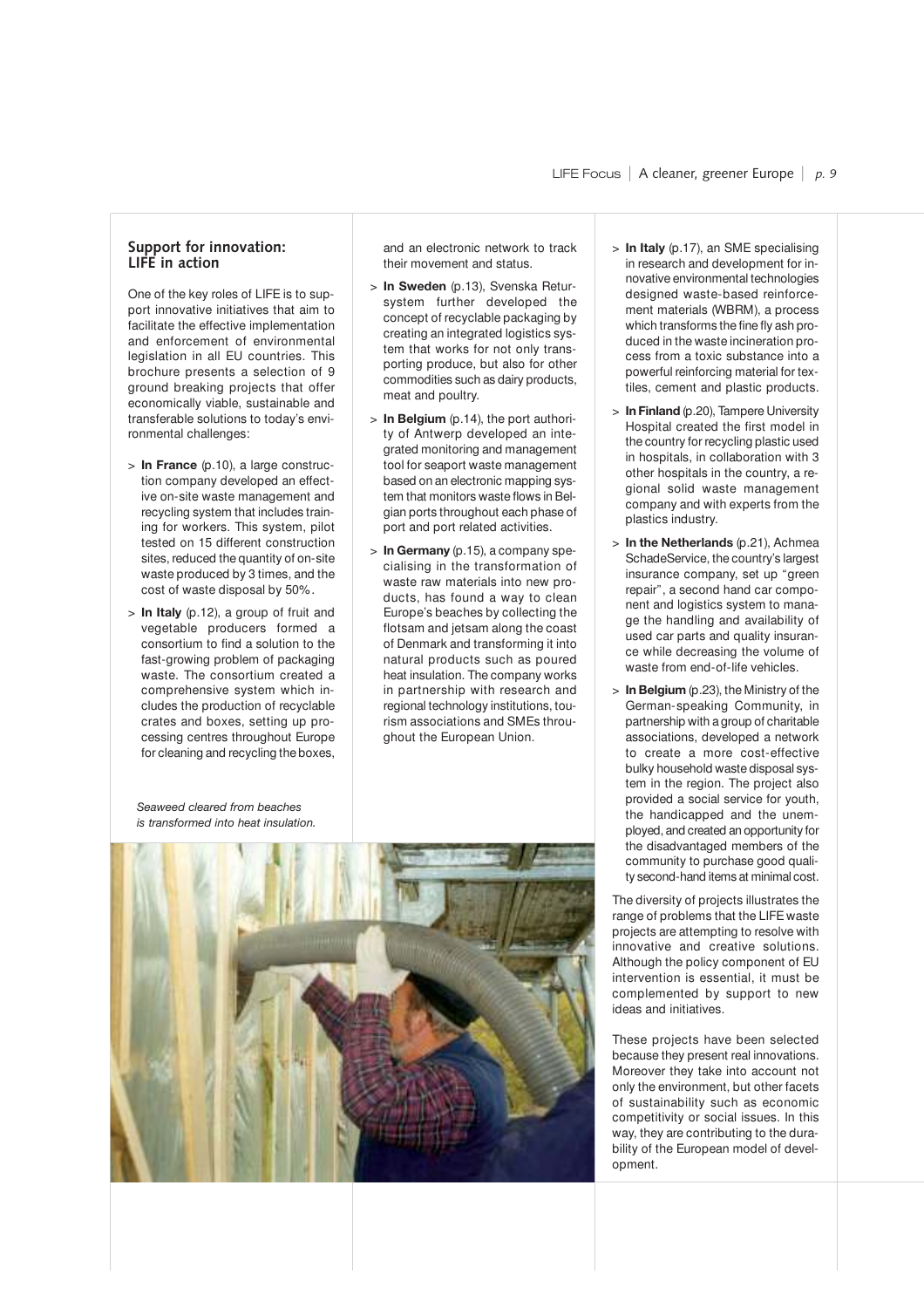One-stop shop: On-site construction waste management and recycling

Faced with the challenge of environmentally safe disposal of waste generated on construction sites, a French construction company took matters in hand and created an effective on-site waste management and recycling system.

In France, the building and public works sectors generate approximately 24 million tonnes of waste each year, somewhat more than the amount of waste generated by households. The environmental problems posed by these large amounts of waste and hazardous components are generally not given enough consideration.

Faced with the problem of how to safely dispose of the large volumes of waste generated in the construction sector, Giraud S.A., a French company specialising in the construction of building foundations, decided to take action and find a sustainable solution to manage and reduce the waste produced on-site.

In partnership with an environmental studies office (IDE Environment), a social economy company (CISAME) and an Internet site development company (HORUS), Giraud selected 15 construction sites to test different waste management methods. Activities at each site included carrying out an evaluation of the quantity of waste produced, training for staff and followup of waste produced. The results of the activities at the 15 test sites would

be used to produce a reference manual on good on-site waste management practices to maximise recycling and improve the sorting of special waste – such as timber, window grates, cables, core iron, inert materials – to the appropriate disposal facilities.

The project programme, which ran from 1 October 1998 to 1 April 2002, was thus based on three components. The first centred on training. This involved the production of a training manual for the construction site waste management trade. This document described the post profile, competencies and aptitudes required for assuring the correct sorting and recuperation of construction site waste and a training programme.

The second component comprised the organisation of the 15 pilot sites, including construction, rehabilitation, housing, expansion and demolition sites. Each site underwent:

- > a preliminary audit;
- > was assigned a selection of external service providers to carry out the management activities;

*Smaller containers for sorting different types of hazardous and electrical wastes.*

*Construction workers receive on-site waste management training.* 

> received information and awarenessraising activities for the construction site staff.

Sorting at the construction site was carried out according to different methods depending on the function and scope of the construction site.

*Large containers facilitate sorting of special waste such as timber, window grates, cables and iron.*

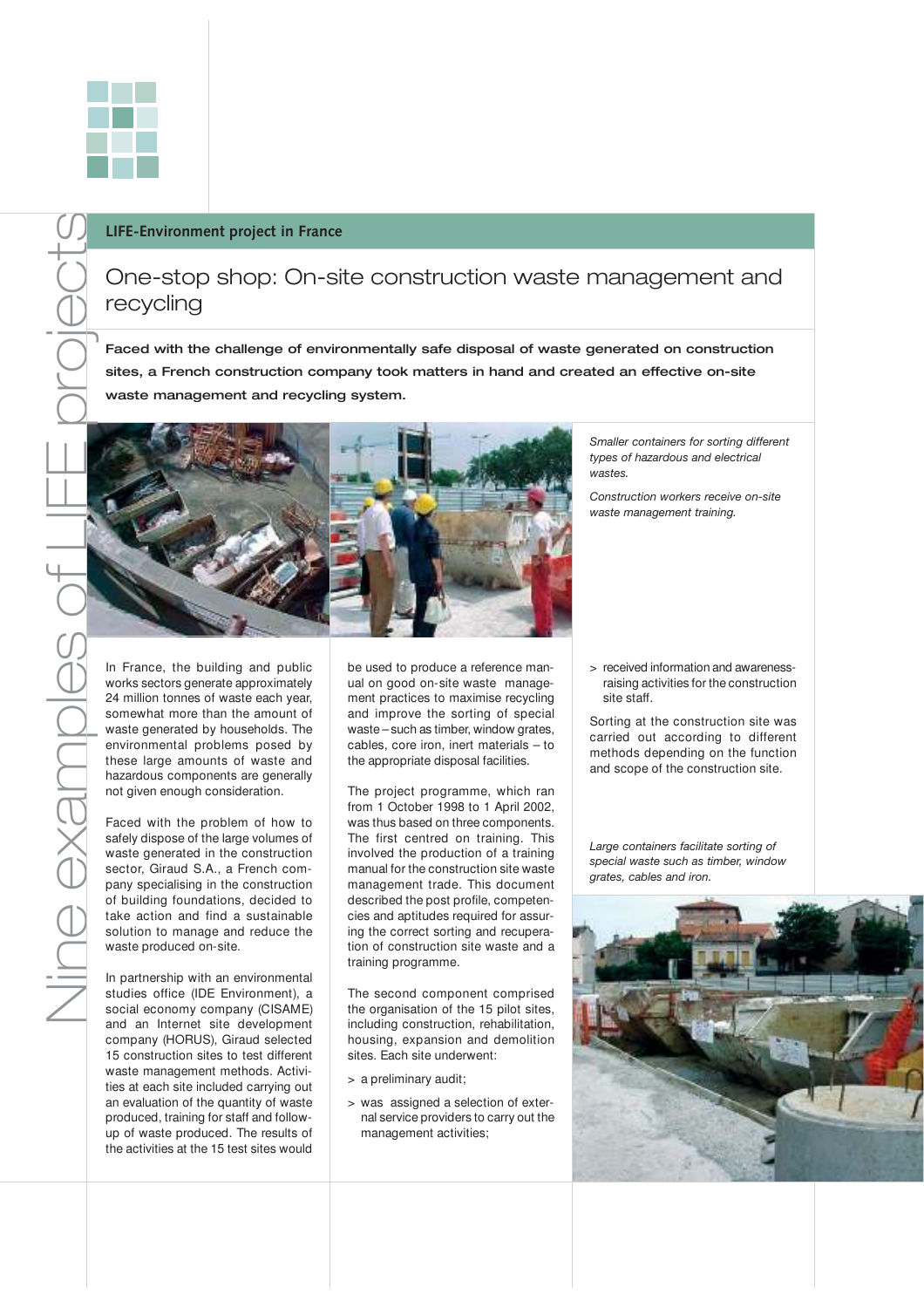#### These included:

- > sorting by the construction workers;
- > sorting by a designated person from the site or by an external party;
- > installation of an on-site mini-waste disposal unit, etc.

Finally, regular follow up and control checks were carried out for the duration of the project.

The third part of the programme centred on the production of a practical, operational methodological manual entitled "Good practices for waste management on construction sites" (http://www.giraudbtp.com/life/gb/CA DREprinc.htm).

This manual provides guidance on:

- > distinguishing the different kinds of waste;
- > waste management;
- > waste management follow-up;
- > verification of good waste management.

Upon completion of the project, Giraud carried out a technical review of the experiences on each of the construction sites. The main findings were that the quantity of waste produced by industrial building construction sites can be reduced by 3 times; recycling of materials can only be carried out on the premises of large construction sites; special waste (such as timber, window grates, cables, core iron, inert materials) can be sorted in large quantities.

In terms of the environmental benefits of the project based on the experiences of the 15 construction sites, the results were resoundingly positive. The new measures put in place according to the project guidelines cut the cost of waste disposal by 50%, a modest savings of 0.5% on the overall cost for the construction sites.



*The pilot sites proved that the quantity of construction site waste can be reduced by 3 times.*

*Each site underwent a preliminary audit and was assigned a team of external service providers to carry out the management activities.*





**Reference**: LIFE98 ENV/F/301 **Total eligible cost**: EUR 1,026,472.56 **LIFE contribution**: EUR 307,941.77 **Beneficiary**: Giraud S.A.

**Contact**: M. Berengue **Tel.:** +33 5 62 88 11 84 **Fax:**+33 5 62 88 31 84 **E-mail:** giraudmp@wanado.fr **Website:** www.giraudbtp.com

**Duration**: from 1 October 1998 to 1 April 2002.

**EU legislative reference:** Waste Incineration Directive 2000/76/EC; COM (1996) 399 Final - Communication on an updated "Community strategy for waste management"; Waste Framework Directive 75/442/EEC.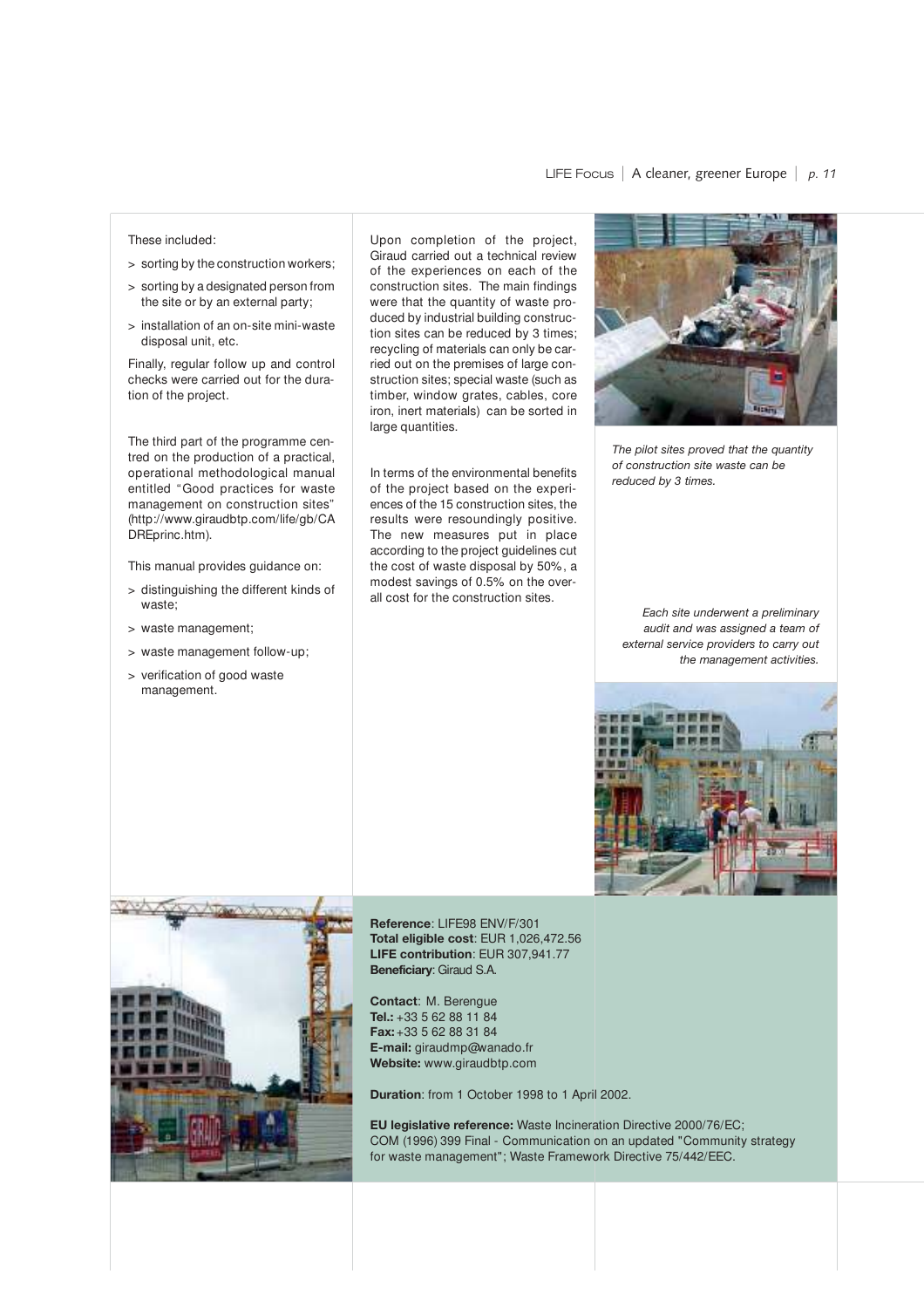

### **LIFE-Environment project in Italy**

Using and… re-using fruit and vegetable packaging: An environmentally-friendly approach to a growing challenge in Europe

A group of fruit and vegetable producers in Italy joined forces and created the "CPR system" to decrease the waste generated by fruit and vegetable packaging and reduce consumer prices.

Each year, Europe produces approximately 7 million tonnes of waste generated by packaging for transporting fruit and vegetables. This means mountains of crates, plastic, boxes, trays, padded sheets, and various other types and shapes of containers are generated, with a disposal cost of approximately EUR 0,09 per kilo, or EUR 630 million per year.

There are two main reasons for the large amounts of waste and high disposal costs in this sector. First of all, the packaging materials vary a great deal in composition and secondly, most of the packaging materials are produced on a throwaway principle.

In Italy, which produces approximately 2,5 of the 7 million tonnes of packaging waste, a group of fruit and vegetable producers formed a consortium to find a solution to this problem, which was not only growing in scope, but was also increasing costs for consumers.

The consortium developed a comprehensive system that tackled the packaging waste problem from three angles. First, they produced special recyclable boxes, which can be folded

**Reference**: LIFE 99 ENV/IT/000034 **Total eligible cost**: EUR 1,220,645.88 **LIFE contribution**: EUR 610,322.94 **Beneficiary**: CPR System

**Contact**: Marco Salvi **Tel.**: +39 0532 904 511 **Fax**:+39 0532 904 520 **E-mail**: cprsystem@csoservizi.com **Website**: www.cprsystem.it

**Duration**: from 25 November 1999 to 25 May 2002. **EU legislative reference:** Packaging and Packaging Waste Directive 94/62/EEC.



and re-used for up to 30 round-trip journeys; secondly, they set up "processing centres" in Italy and throughout Europe for the re-use, sanitation and recycling of the boxes. The third part of the system involved the creation of a computer network to track systematically the movement of the boxes at all stages. The computer tracking system provides an effective support tool for the processing centres, whose job it is to keep an up to date record of the status of each box (empty, filled, clean, or dirty), its position and location (waiting to be filled, with the distributor, on the road, etc.).

So how does the CPR system actually work? The Consortium purchases the special boxes and then rents them to participants in the scheme. The empty boxes are then filled by the fruit and vegetable producers, and delivered to retail markets. After use, the market operators send the empty boxes back to the fruit and vegetable producers, and when the boxes become dirty from repeated use, the producers send them to the processing centre for cleaning and recycling the boxes and then send them back to the producers…

When the project began in November 1999, there were 47 stakeholders, and by the close of the project in May 2002, this number had increased to 355, with 3,100,000 boxes in circulation. Each box was re-used on approximately 30 round-trip journeys and the waste produced by packaging was reduced dramatically.

The success of the CPR system led the members of the cooperative to create "Sistema Italia per l'Europa". Sistema is part of CPR, yet is not restricted to the produce sector and can be applied to any business where packaging is required.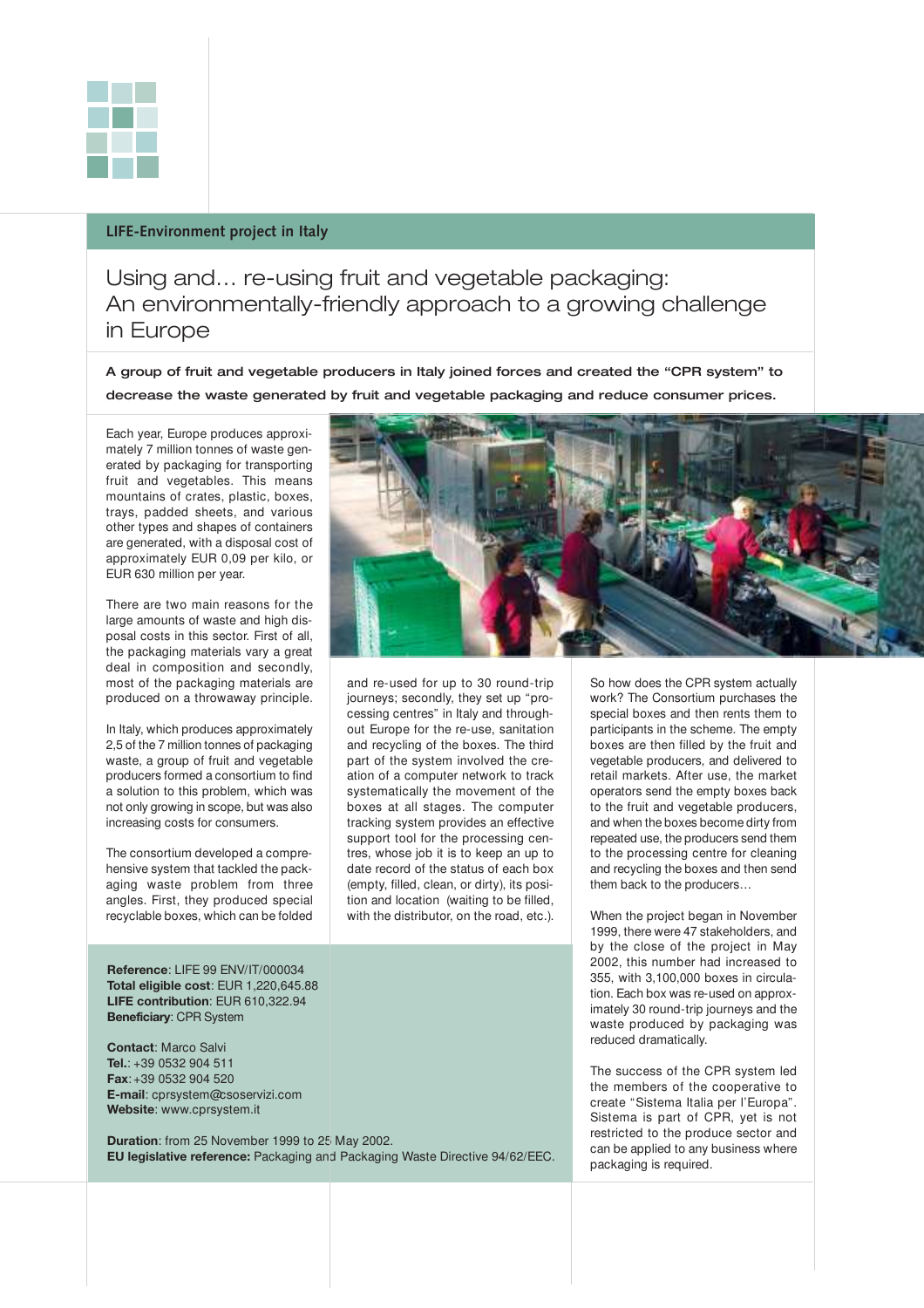### **LIFE-Environment project in Sweden**

## "Clean, green" transport of commodities in Europe

Two years after the CPR system was developed, the Svenska Retursystem AB, Sweden, took the challenge of reducing packaging waste a step further and created an integrated logistics system not only for transporting produce, but for meat and poultry, dairy products and other everyday commodities.

Each year, approximately 280 million pallets transport 8 billion crates of goods to 250 000 commodity stores throughout Europe. As with fresh fruit and vegetable produce, the pallets and crates for meat, poultry, and dairy products are usually thrown away after each use. These discarded crates and pallets are a growing burden in landfills and incineration plants. Currently there are no common standards for the transport of produce, thus each business or manufacturer runs its own system. According to these businesses and manufacturers, problems in the Reusable Transport Items (RTI) can be attributed to a considerable waste of transport capacity, complex logistics caused by the need to transport empty cases, and the persistence of different standards.

Svenska Retursystem, a Swedish non-profit association for grocery manufacturers, developed a plan to replace the total flow of non-reusable crates and pallets. The objective was to carry out a full-scale pilot project and evaluation of the functionality and efficacy of the Svenska system for reusable transport items. This pilot project would run for two years in the Skåne area of southern Sweden and

**Reference**: LIFE 00 ENV/S/000867 **Total eligible cost**: EUR 6,144,344 **LIFE contribution**: EUR 1,843,303 **Beneficiary**: Svenska Retursystem AB (SRS)

**Contact**: Tore Strid **Tel.**: +46 (0) 8 728 51 60 **Fax**:+46 (0) 8 728 51 69 **E-mail**: info@retursystem.se **Website**: www.retursystem.se

**Duration**: from 1 January 2001 to 31 December 2002. **EU legislative reference:** Packaging and Packaging Waste Directive 94/62/EEC.

in the Stockholm region. Their target was to decrease packaging waste by 25% or 28 000 tonnes annually and reduce empty lorry return trips by 260 000 kilometres per year.

And they succeeded: Svenska Retursystem developed pallets and crates in different sizes to accommodate a variety of every day commodities (fresh produce, meat and poultry, cheeses and other dairy products). Made of polythene, a durable, solid material, the crates and pallets have a long life cycle – the crates last for approximately 10 years and the pallets for about 15 – and can be reused hundreds of times before being recycled. To date, 1,753,000 crates and pallets are already in circulation. In addition, these sturdy crates and pallets reduce the incidence of damaged goods.

Svenska Retursystem also includes two washing facilities – one in Skåne and one in the Stockholm area – where the RTIs pallets and crates are washed. The system is complemented by an electronic logistics system connecting producers, manufacturers, wholesalers and retailers of daily commodities.



*Pallets and crates in different sizes accommodate a variety of everyday commodities.*

Svenska met their goals and their success continues:

- > In the Skåne area, the RTI system has been operational since 2001 and was initially used mainly in the fruit and vegetable sectors. Wholesalers and distributors of canned beer joined in later on.
- > The system established in the Stockholm area duplicated the first one in Skåne and added to its clients meat and poultry distributors as well as dairy product distributors.

The system is transferable to national supply chains in Europe, and works efficiently in both densely and sparsely populated areas… and is on its way to a local store near you…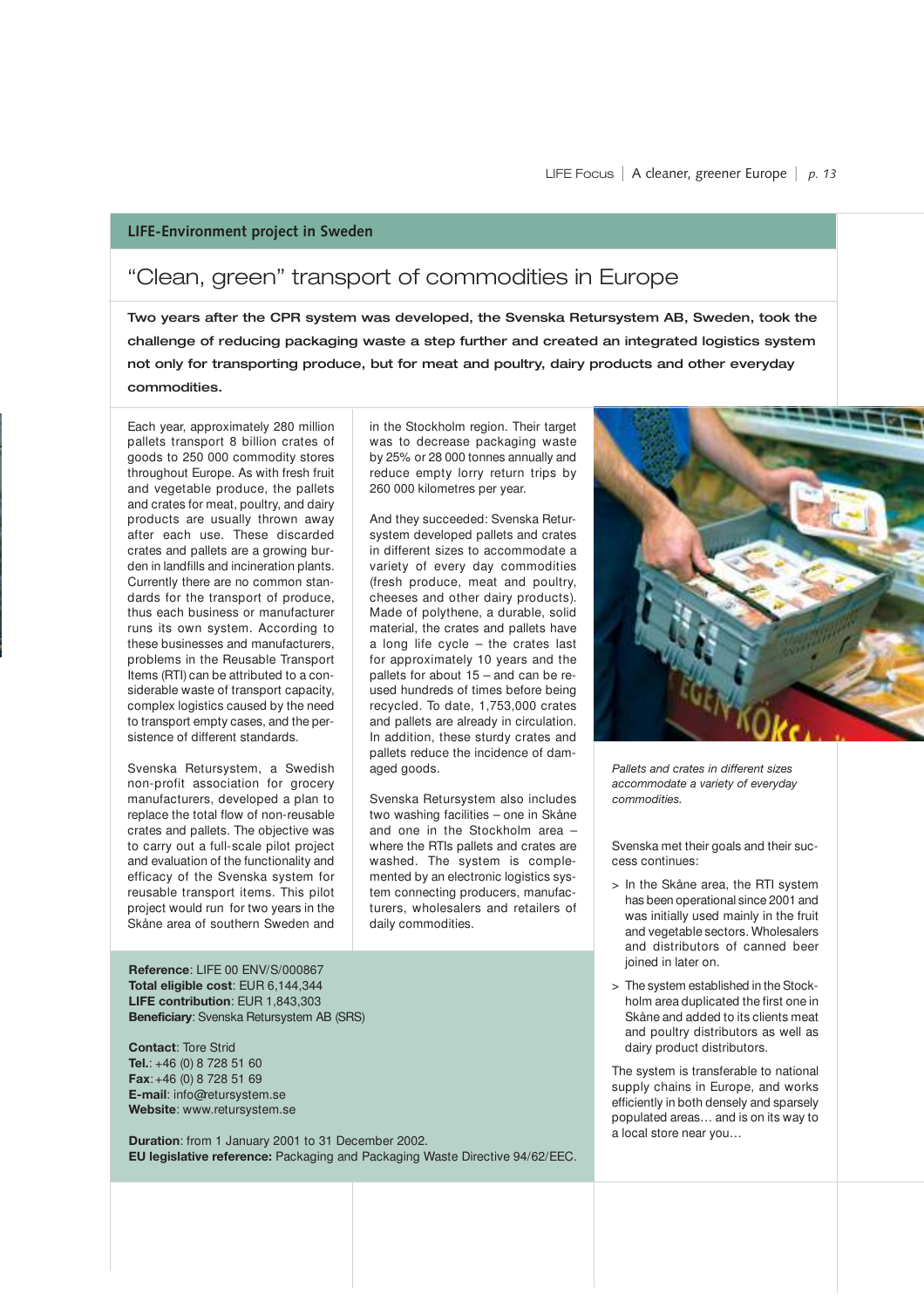

### **LIFE-Environment project in Belgium**

### Cleaning up European seaports: A Belgian approach

Antwerp, Europe's second largest seaport, decided to take waste matters in hand and not only clean up the local port, but bring its success to other European waters.



Welcoming sailors, tourists and exotic commerce from other lands, seaports have long been linked to adventure and mystery. However the continuous activity and influx of ships – particularly that of cargo ships – leads to increasingly high volumes of waste which, if not carefully managed, can cause significant damage to the environment. Moreover, in keeping with EC Directive 2000/59/EC on port reception facilities for ship-generated waste and cargo residues, which identifies what kinds of waste can be disposed of at sea and what must be discharged at harbour facilities, the waste generated in European seaports is expected to rise.

In response to this challenge, the port authority Antwerp Port Engineering and Consulting (APEC), decided that a solution must be found to manage the growing quantities of waste generated by port and port related activities such as warehousing, stevedoring and cargo handling. APEC wanted to find a solution not only for the Antwerp Port, but a practical tool for seaport waste management that could be successfully applied to ports throughout Europe. This goal led to the creation of "Ecoware", an integrated waste monitoring and management system.

The Ecoware project, which began in September 1998 and ran through July 2000, involved the development of an electronic mapping system to monitor the waste flows in Belgian ports throughout each phase of port and port related activities. A web based version of the programme maps all waste related activities and makes it easy for all parties involved – from ships and shipping agents to port authorities, waste treatment plants and regional waste authorities – to be notified of all routing and logistics and, for instance, incoming waste from a ship.

*Antwerp Port, Belgium.*

Training was provided for port staff to ensure the most efficient and effective use of the new system, including presentations and a handbook. This was not only a practical exercise, but also helped to build a sense of ownership among the staff in keeping the seaport clean and contributing to a cleaner, safer environment.

This multi-dimensional project brought together a variety of partners in the fields of computer technology and telecommunications, management and training and all contributed towards its success.

Finally, APEC presented the Ecoware system to 10 other European seaports, waste contractors and ship owners.

But the work is not over. Now that they have introduced a successful waste monitoring and management system, APEC has set its sights on developing a strategy to minimise bottlenecks at port disposal facilities and an efficient recycling and recovery programme.

**Reference**: LIFE 98 ENV/B/000254 **Total eligible cost**: EUR 1,336,420 **LIFE contribution**: EUR 646,079 **Beneficiary**: Antwerp Port Engineering and Consulting (APEC), Italiëlei 2, 2000 – Antwerpen (BE)

**Contact**: Gert Thues, Guido Van Meel **Tel.**: +32 3 205 23 24 **Fax**:+32 3 205 23 27 **E-mail**: Apec@haven.antwerpen.be **Website**: www.ecoware.org

**Duration**: from 1 September 1998 to 1 July 2000. **EU legislative reference:** Port Infrastructure Directive 2000/59/EC – Facilities for ship-generated waste and cargo residues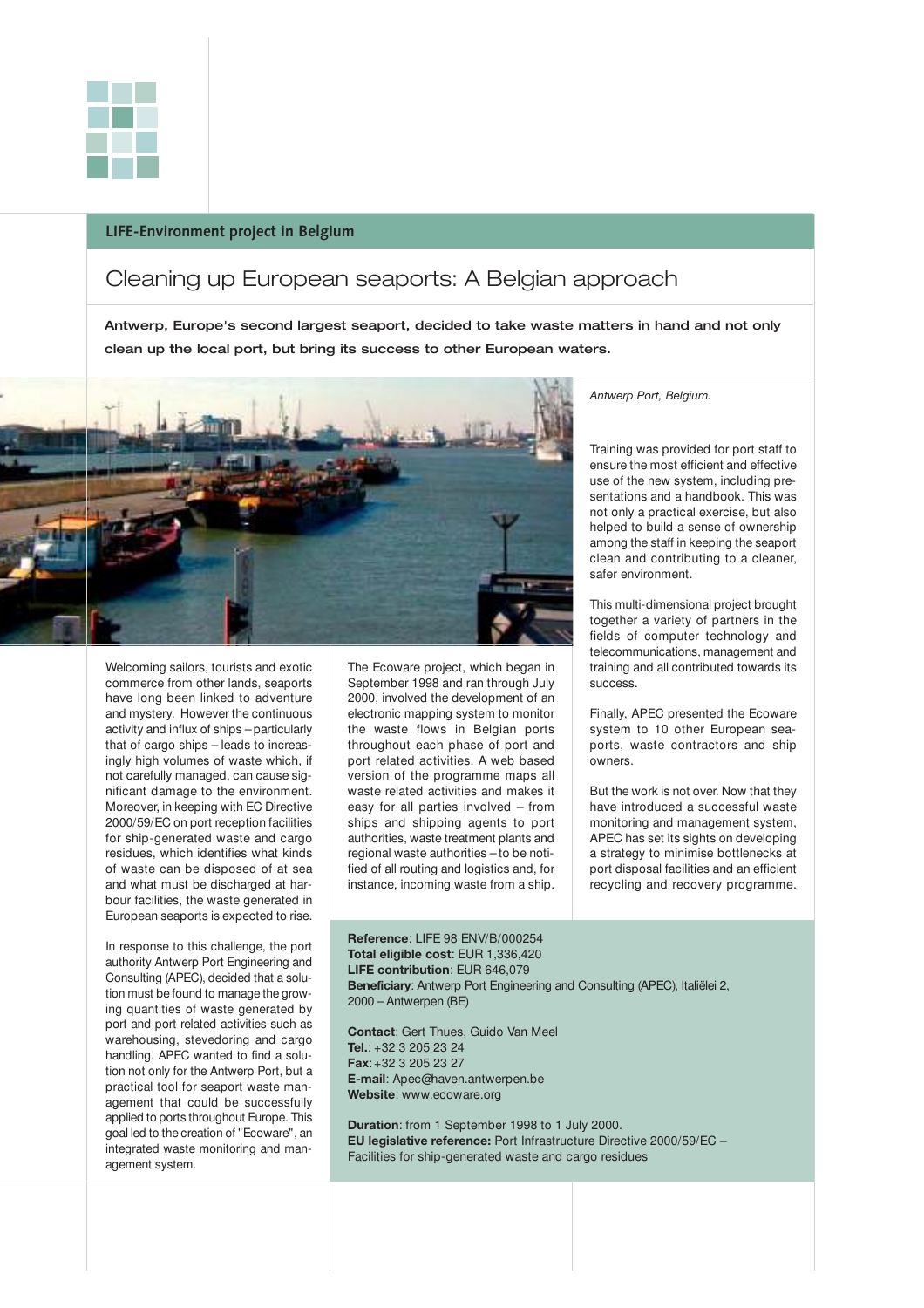### **LIFE-Environment project in Germany**

iiiiiii

### Environmentally-friendly tourism and sea grass recycling

The growing number of tourists on Europe's beaches can boost the local economy. However, coastline communities are finding it increasingly difficult to keep their beaches clean - not only of man-made waste, but also of natural waste such as sea grass and algae. The LIFE beneficiary Kluetzer Winkel, on the Baltic Sea in Germany has found a way to recycle this natural waste and keep European coastlines clean. Bernd Anders, co-ordinator of the project, tells us how.



"Each year, more and more tourists head for the beach at the first rays of sunshine. These tourists boost the local economy, however, it's becoming increasingly difficult to manage the waste produced by vacationers. It's also becoming more and more difficult to clear the beaches of flotsam and jetsam, or seaweed and algae, the natural "waste" that washes continually ashore. This natural waste can be very off-putting for beach-goers; no one likes to go for a swim and get tangled up in clinging masses of seaweed.

In the past, we used to deposit jetsam in waste dumps. But the new EC guidelines on environmental protection prohibit this practice because the rotting processes of the flotsam and jetsam cause the emission of carbon dioxides in to the atmosphere.

The Danish island of Moen is one of many coastal areas in Europe facing the problem of how to dispose of this natural waste in an ecologically safe way. The Municipality knew they had to find an answer, so they launched a search for partners to help them come up with an ecologically conscious solution.

Our company had already worked on this problem; in fact, we had developed a system to recycle the surplus sea grass and algae and boost Environmentally-friendly tourism at the same time by keeping the beach clean and inviting for vacationers. Our system had already proved effective in Mecklenburg-Vorpommern.

*Clearing the coast of organic waste, Island of Moen, Denmark.*

*Preparing organic waste for transformation into a range of natural products.*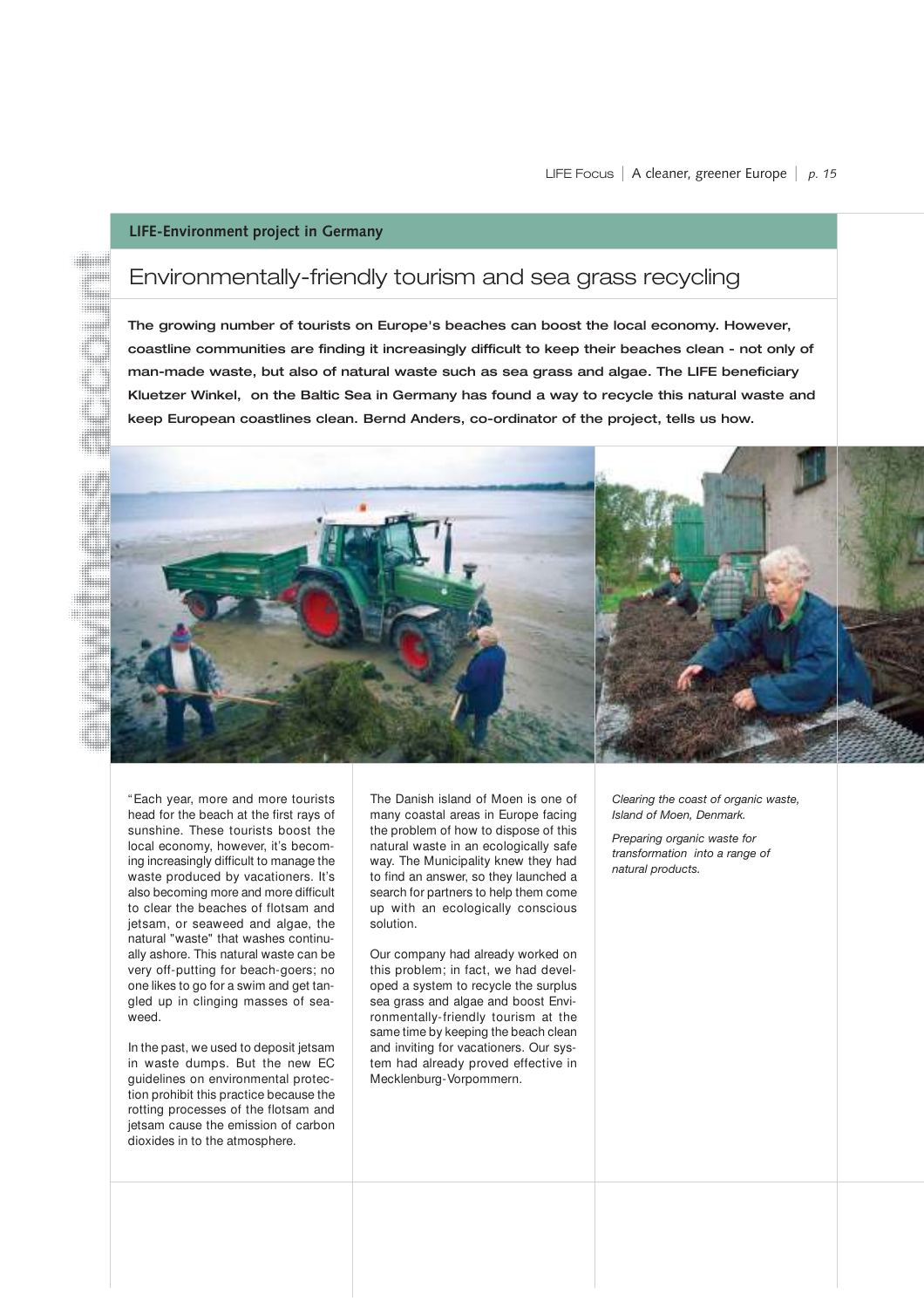



*Zostera-Dämm is a heating insulation product made of seaweed and algae.*

What we do is collect the flotsam and jetsam and transform it into natural products such as poured heat insulation, heat insulation mats and erosion protection mats. Seaweed pellets are another useful product made from the waste. These are used in animal hygiene and as an oil-binding agent or as a poured floor equaliser, for example.

We work closely with Metall-und Anlagenbau Ltd, who help to recycle the seaweed and algae into the heating insulation product now known as Zostera-Dämm.

The success on the Danish coast is just the beginning. The Aquitaine in France is using the same system… The challenge now is to get other coastal communities to join the partnership for cleaning up Europe's beaches".

*Insulation mats are one example of the many transformations of flotsam and jetsam.*





**Reference**: LIFE 00/ENV/D/000312 **Total eligible cost**: EUR 3,629,722 **LIFE contribution**: EUR 1,814, 861.00 **Beneficiary**: Amt Kluetzer Winkel

**Contact**: Bernd Anders **Tel.**: +49 3 8825 393 11 **Fax**:+49 3 8825 9064 **E-mail**: b.anders@kluetzer-winkel.de **Website**: www.life-seegras.de

**Duration**: from 15 November 1999 to 31 December 2003.

**EU legislative reference:** Waste Framework Directive 75/442/EEC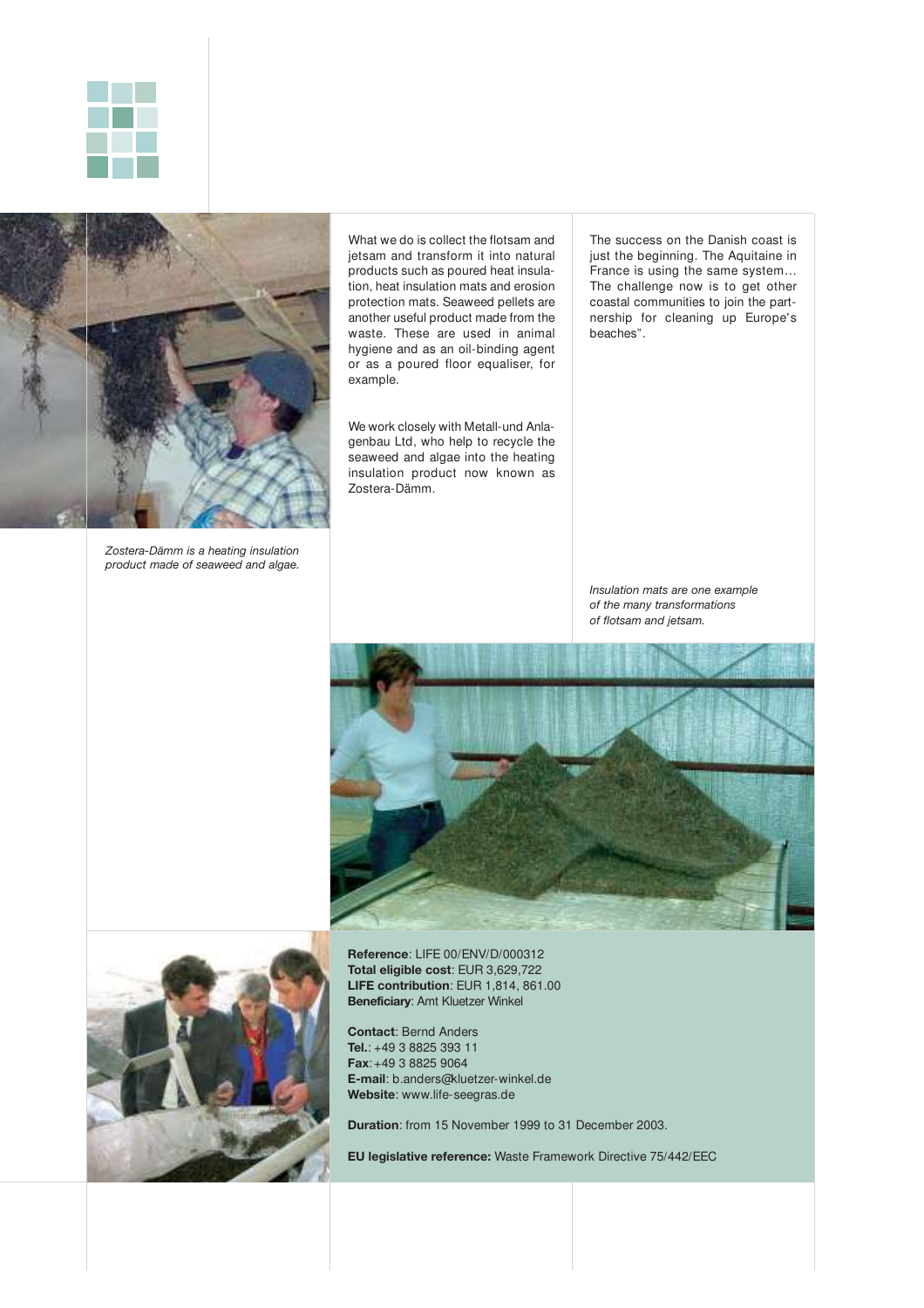

LIFE Focus I A cleaner, greener Europe I *p. 17*

### **LIFE-Environment project in Italy**

### Hidden strength: Waste-based reinforcing materials

Contento Trade, an SME specialising in research and development for innovative environment strategies, devised a process to transform the fine fly ash produced in the waste incineration process into a powerful reinforcing substance for textiles, cement and plastic products.



*Fly ash from municipal solid waste incinerators is filtered and transformed into a powerful reinforcing substance.*

Fly ash, produced from municipal waste incineration, is one of the finest, lightest residues produced in the waste incineration process, and is collected in many plants using a filtration system. Once collected, it is usually deposited at the nearest neutralisation treatment centre. In Europe, approximately 1 500 000 tonnes of fly ash are produced per annum. The cost of its disposal in Europe varies from EUR 150 to EUR 500 per tonne.

A highly soluble and reactive coal combustion by-product, fly ash contains significant quantities of heavy metals (including zinc, lead, cadmium, chromium). These heavy metals are often present in the form of anionic salts (chlorides and sulphates) and the alkaline anionic salts are one of the main components of this waste (up to 25% of chlorine in some samples).

Within this inorganic fraction of the substance, which is very variable in composition, there is an organic fraction, which is relatively rich in unburned elements, in aromatic compounds and often also rich in dioxins and furans.

It is very difficult to stabilise this waste efficiently: the presence of a relevant water soluble fraction requires a preliminary washing treatment to remove the anionic salts, followed by mixing with hydraulic binders and complexing agents to fix the heavy metals. The fly ash washing water is heavily polluted and requires a complicated water purification treatment. Usually, the organic fraction of incinerator ashes does not undergo a specific stabilisation treatment; it is simply blocked physically by the hydraulic binders, therefore creating potential risks with successive sublimation.

*Fly ash is transformed into glass fibers to reinforce textiles, cement and plastic products.*

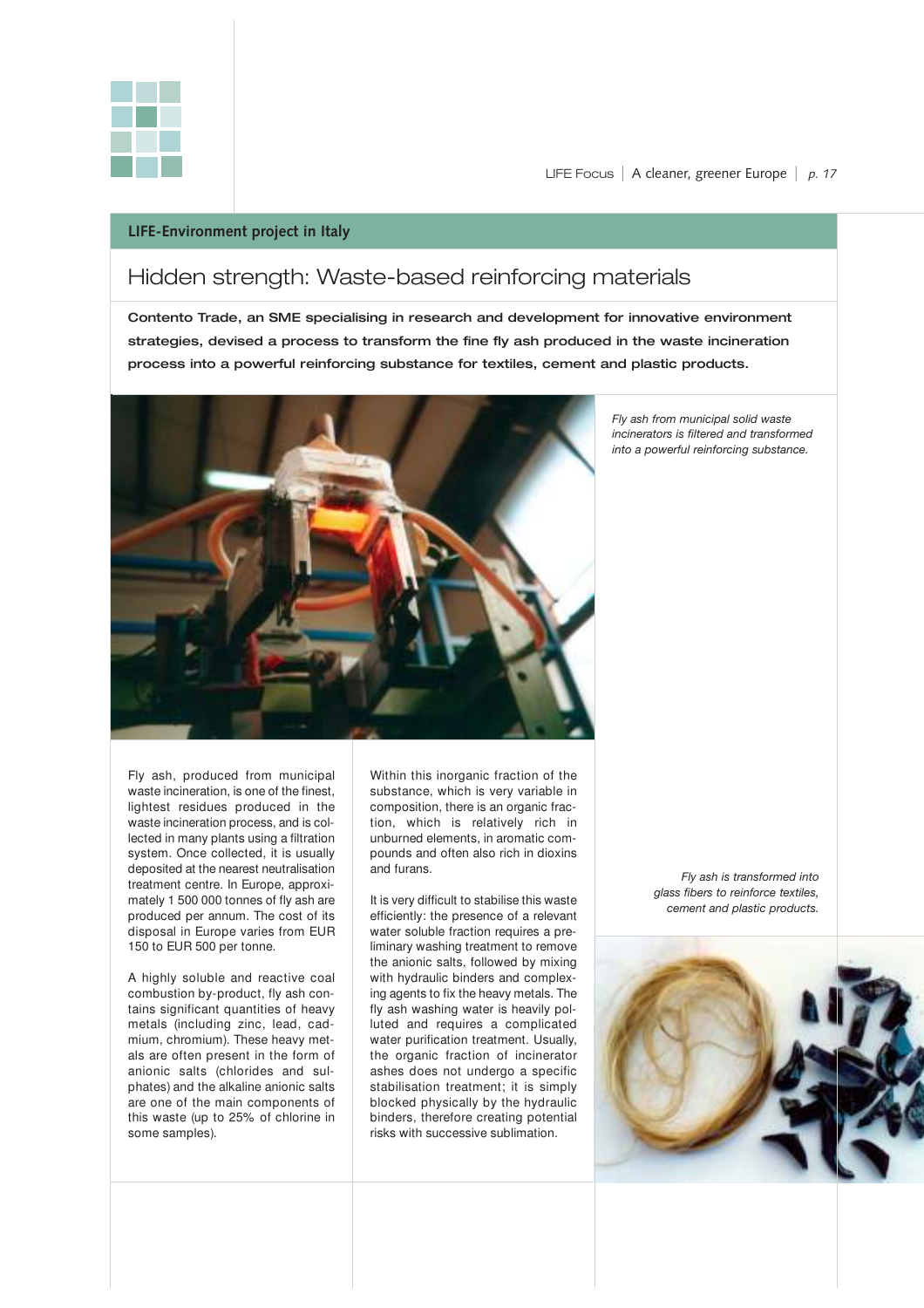

### **Waste-based reinforcement materials: A viable solution**

Contento Trade, an Italian SME specialising in research and development for innovative environment strategies, devised a process, known as wastebased reinforcement materials (WBRM), to transform the fine fly ash produced in the waste incineration process into a powerful reinforcing substance for textiles, cement and plastic products.

WBRM uses alkaline metals and heavy metals present in the ashes to accelerate the melting process of the glass mass and reduce the silicate softening points that comprise the main constituents of the substance. Using this process it is possible to obtain up to 2,5 kg of glass – depending on the chemical characteristics of the used ashes – from 1 kg of fly ash.

The glass produced using the WBRM process is elastic, viscous and plastic. These characteristics can be optimised by adding small quantities of melting elements traditionally used in the glass industry (such as carbonates), which render the compound easily spinnable at the plants used for the production of conventional glass fibers (such as E glass fibers, C glass fibers, or basaltic fibers) used all over the world in different industrial products and processes. The physical chemical characteristics of the derived WBRM fibers are similar in appearance to conventional E glass produced from traditional raw materials.

The chemical characteristics of WBRM fibers boast a higher resistance to alkaline aggressions than E glass fibers, even if they do not reach the stability of the glass fibers made with zirconium oxide.

### **Economic advantages**

Over 88% of the materials used in the WBRM process is comprised of the following kinds of waste:

- > fly ashes from municipal solid waste incinerators;
- > coal combustion ashes;
- > boiler slag (ashes) from municipal solid waste incinerators;
- > foundry sands.

This process guarantees consistent savings on the purchasing costs of raw materials, which are high for the E glass fibers. In addition, the initial phase of melting waste glass requires much lower temperatures and refining time than for traditional E glass.

This results in a constant economical and energy savings. Estimates show that a standard unit with the capacity to treat 15 000 tonnes per year of material costs about EUR 3.5 million.



*The WBRM process has a limited impact on the environment.*

### **Environmental advantages**

The process re-uses wastes almost entirely, rather than raw materials, and has a limited impact on the environment because it involves:

- > a minimal production of process solid waste (less than 1% of the quantity of treated wastes);
- > an absence of solid and liquid wastes;
- > a minimal production of fumes, which can be absorbed completely by the fumes abatement systems of the guest incinerator (compared to the incinerator fumes, they represent a minimum quantity - less than 1%).

WBRM fibers are valuable because the heavy metals contained in them are stabilised. Moreover high temperature treatments, combined with suitable planting solutions, assure the WBRM process a complete elimination of the organic polluting agents from the fumes that are transported to high efficiency fume abatement plants.



*Fly ash being spun into glass fibers.*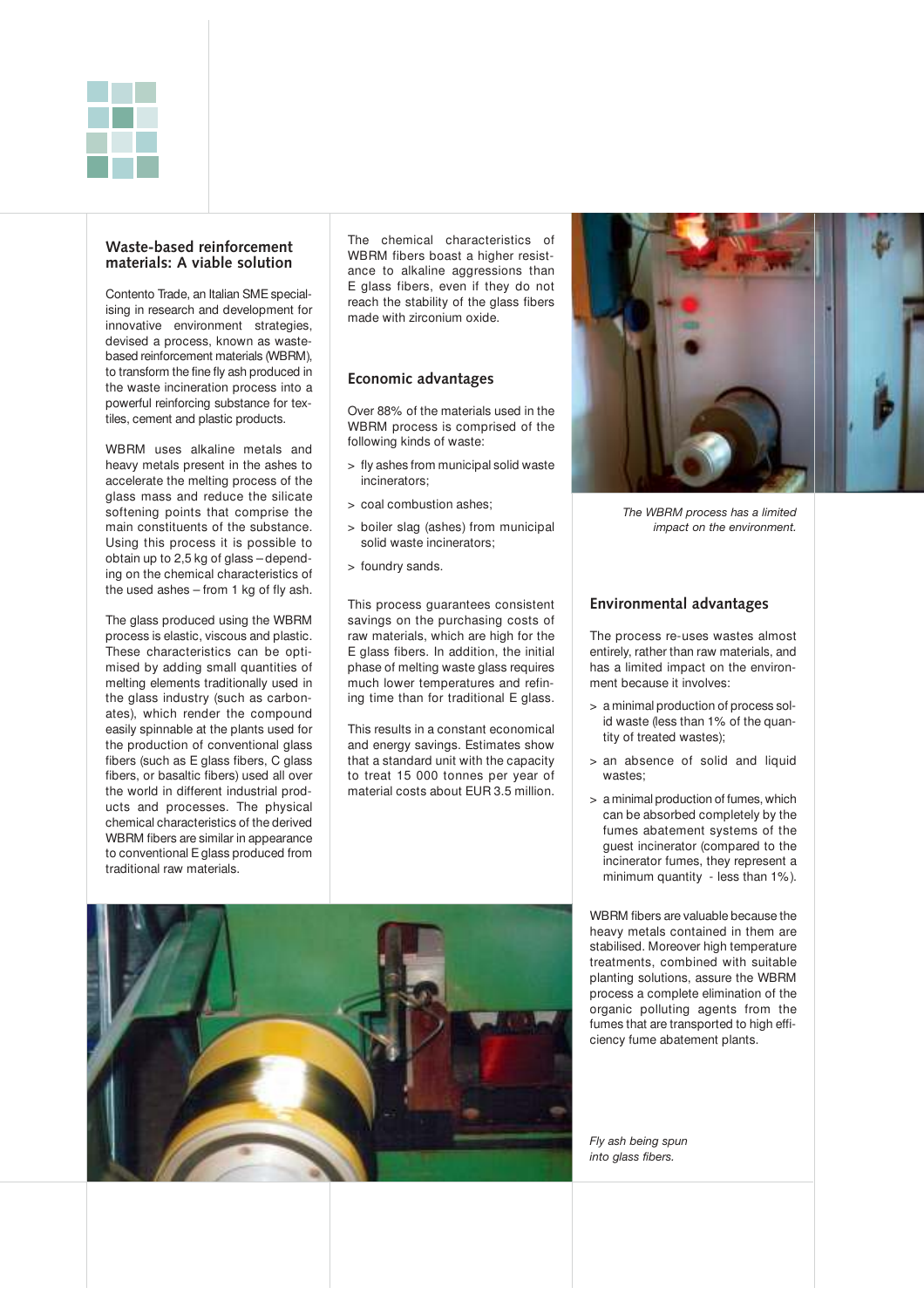Aside from the glass and the fibers produced, WBRM also produces a mixture of purified salts (calcium, sodium and potassium chlorides) which can be used as de-icing salts for use on roads. These salts, which represent 20-40% of the mass of the treated ashes that lack heavy metals, are an excellent alternative to calcium and sodium chlorides normally used on roads to avoid accidents caused by ice. The WBRM process makes the best use of all the ash constituents and presents a viable alternative to disposal.

Conceptually, WBRM provides an extremely efficient neutralisation system for the ashes because both the glass and the fibers derived contain relevant quantities of heavy metals (lead, zinc, chromium, copper, cadmium, nickel, cobalt, etc.) strictly linked in a glassy silicates reticule. In a single passage, over 80% of the heavy metals of the basic wastes mixtures is fixed in the glassy structure of the fiber, while the remaining part is removed with the fumes and the collection from the fumes abatement systems and becomes again part of the fly ashes and so is re-circulating inside the treatment plant.

The evaluation on the complete life cycle of the WBRM products showed interesting environmental advantages in terms of reduction of raw materials use and energy consumption, and qualifies this process as cleaner technology.

#### **How can WBRM be used?**

WBRM has many uses. In the European glass fibers market in 2000, about 700 000 tonnes of reinforcing glassy materials were produced, equal to 28% of the whole world production (96-98% of the whole world market of the reinforcing fibers is represented by E glass fibers).

The main user of glass fibers is the textiles and non woven fabrics industry, followed by the composite material sector, the thermal insulation sector, industrial mufflers, filters, etc. Analysis shows that the thermal properties of WBRM fibers are exactly like those of the E glass fibers.

Another area where WBRM makes a significant contribution is in the cement industry. The ordinary cement conglomerate usually has a limited resistance to tensile stress. Adding WBRM to concrete makes it stronger. more durable and less permeable. It is also an important ingredient to reduce cracks; the fibers, particularly metallic ones, are used to intercept the cracks that occur in the post-breaking phase.

Also significant in the European glass fibers market are fibroreinforced bituminous materials, used primarily to improve the resistance to tensile stress (for example in waterproof sheaths). The fibrous support (non woven fabric) is fundamental for the sheaths industrial production because this is the basic layer on which the

sheaths are "built" (thanks to many impregnation passages and deposition with bitumen and other components). In this sector the most used fiber is polyester, covering 80-85% of the market, while the E glass fiber covers 15-20%. The main limiting factor with E fibers is their cost, which is approximately double that of polyester fibers. The availability of low cost glass fibers (as WBRM fibers) could augment significantly their market in this sector, which amount to 2 500 tonnes per year in Italy alone.

### **Conserving natural resources**

Production and use of waste based reinforcement materials helps conserve the earth's primary mineral resources, provides valuable raw materials and reduces the disposal costs of fly ash. Moreover, the process can be adapted to different countries and settings.

*The glass fibers produced from fly ash are similar to conventional glass produced from traditional raw materials.*

**Reference**: LIFE 98 ENV/IT/000132 **Total eligible cost**: EUR 1,248,808.39 **LIFE contribution**: EUR 374,642.52 **Beneficiary**: Contento Trade S.r.l.

**Contact**: Flavio Cioffi **Tel.**: +39 0432 662555 **E-mail**: contento@ud.nettuno.it **Website**: www.contentotrade.com

**Duration**: from 1 October 1998 to 31 December 2001. **EU legislative reference:** Waste Incineration Directive 2000/76/EC; Waste Framework Directive 75/442/EEC; Integrated Pollution Prevention and Control Directive 1996/61/EC

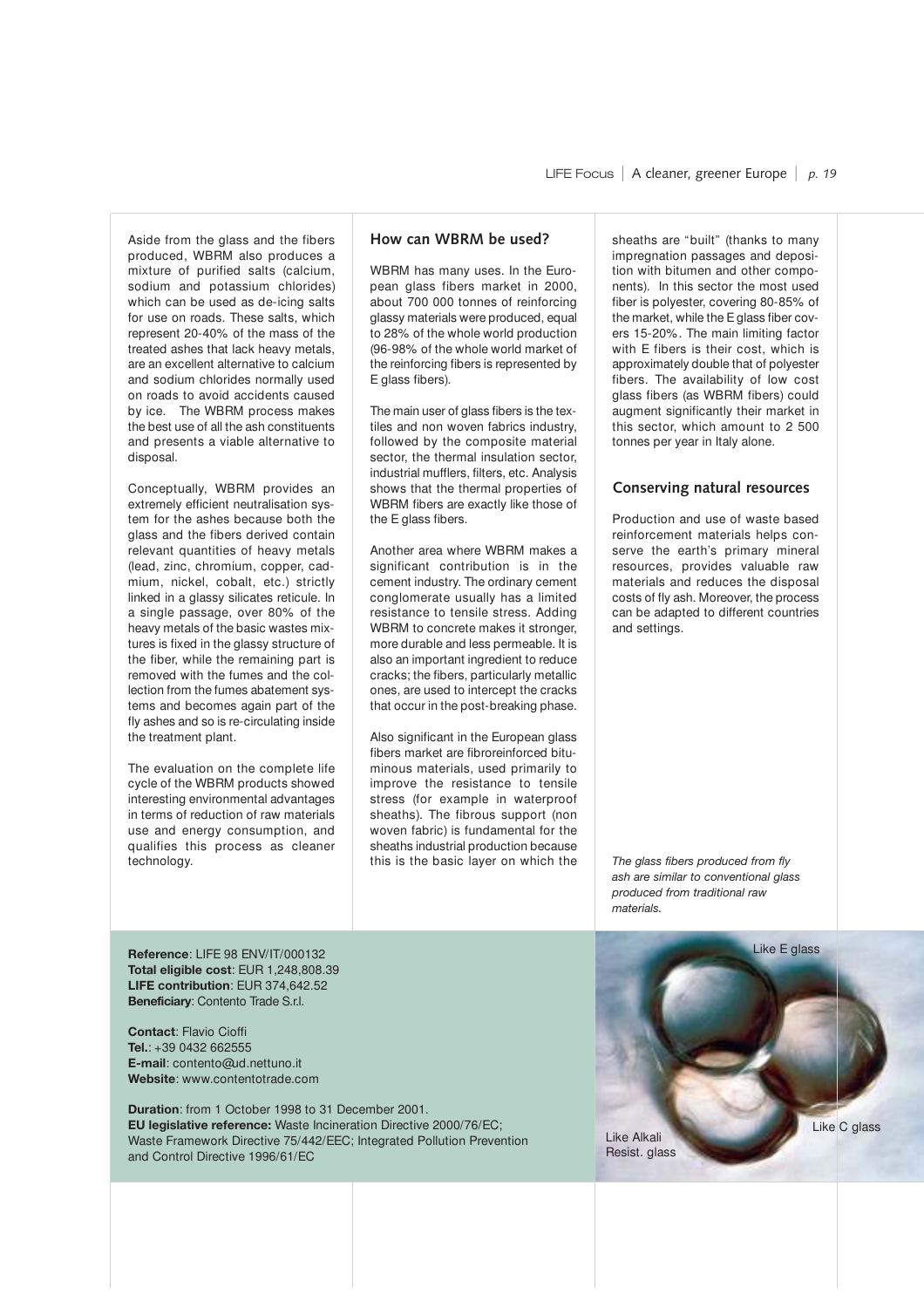

### **LIFE-Environment project in Finland**

### Hospital plastic waste recycling

Finland's Tampere University Hospital developed a methodological model for sorting and recycling plastic waste in the health services sector.

![](_page_20_Picture_4.jpeg)

Plastic waste generated in hospitals accounts for approximately 5.4-8 kg waste per bed daily throughout Europe. Unfortunately, while many of these materials can be recycled, misperceptions and prejudices associated with plastic used in hospitals mean that these valuable resources are most often dumped at the nearest landfill, compounding the already high volumes of waste in our environment.

In fact, the amount of plastic used in the health sector is on the rise, as is the demand for high quality plastics. The staff at Tampere University hospital in Finland identified a lack of recycling models to provide guidance in this area, and decided to create a set of guidelines for recycling hospital plastic in cooperation with specialists in the field of plastics and logistics. These guidelines would centre on the features particular to hospital plastic waste (such as its highly variable composition). The recycled plastic would feed back into the materials production chain, thus reducing the amount of waste produced and the burden on landfills and on the environment.

The team enlisted the collaboration of Helsinki University Central Hospital, Kanta-Häme Central Hospital, Kuopio University Hospital, Tampere Regional Solid Waste Management Ltd., plus a team of experts in the plastics industry.

As a first step, the quality and quantity of plastic waste produced within the participating hospitals was analysed, breaking it down by type of plastic and type of product. After that the collection and processing was carried out with the help of quidelines on separation and collection of the plastic waste.

One of the innovative features of the project involved identifying which products are suitable for recycling. Potential re-users are small-and medium-sized plastics companies.

On completion of the project, the results revealed that approximately 71% of all hospital plastic waste is suitable for recycling, despite the fact that the hospitals use hundreds of different plastic products made of widely

**Reference**: LIFE 98 ENV/FIN/000577 **Total eligible cost**: EUR 300,532.92 **LIFE contribution**: EUR 150,261.96 **Beneficiary**: Tampere University Hospital

**Contact**: Kari Sorola **Tel.**: +358 3 247 53 52 **Fax**:+358 3 247 55 48 **E-mail**: ksorola@tays.fi **Website**: www.pshp.fi/waste

**Duration**: from 1 September 1998 to 1 September 2001. **EU legislative reference:** Packaging and Packaging Waste Directive 94/62/EEC; Waste Framework Directive 75/442/EEC - Waste Incineration Directive 2000/76/EC. Landfill of Waste Directive 1999/31/EC

varying chemical compounds. Another important finding was that the impurities leading to possible risks, infections, etc. upon waste collection are rather small.

The project classified plastic waste in four categories:

- > "Clean" plastics (no contact with patients or patient secretions): no treatment is necessary, the material can be recycled as is.
- > Plastics with impurities (either from food colouring or from use in patient care such as protective gloves and intravenous sets and other disposable medical care equipment): must be rinsed before recycling to remove impurities.
- > Plastics that have become contaminated with patients' microbes carrying a possible risk of infection (such as petri dishes): must be disinfected or put through the autoclave.
- > Plastics that have become infected with microbes that carry a high rate of infection: all implements and equipment used to treat patients with infectious diseases must be disinfected and treated separately before being removed from the hospital premises.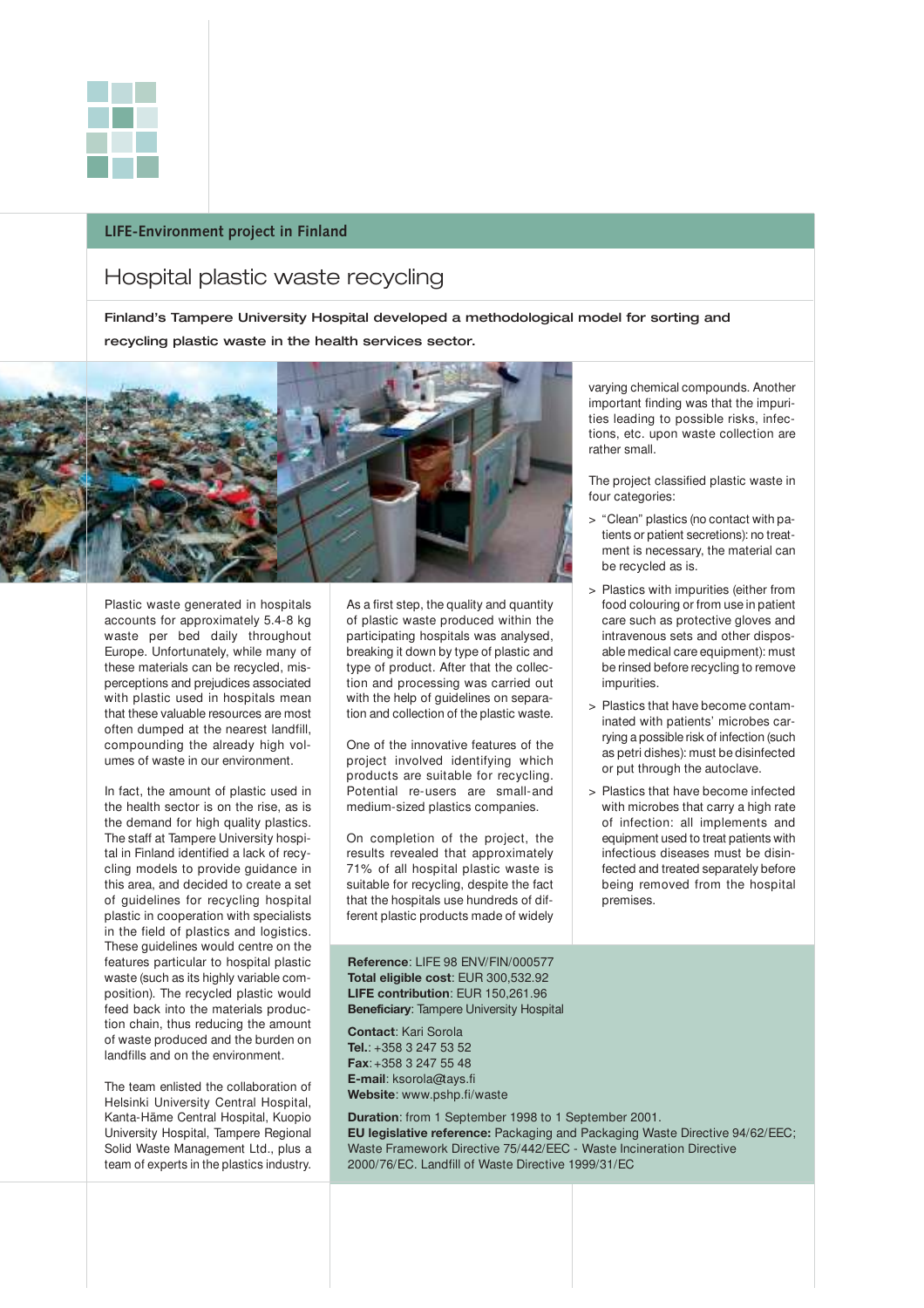### **LIFE-Environment project in the Netherlands**

### Re-use of second hand car components in company car fleets

To comply with the EC Directive on end-of-life vehicles, Achmea SchadeService – the largest insurance company in the Netherlands – created an award-winning scheme for Environmentallyfriendly car dismantling and recycling.

![](_page_21_Picture_4.jpeg)

Damaged cars and end-of-life vehicles (ELVs) generate between 8 to 9 million tonnes of waste in Europe every year, made up of ferro and non-ferro metals, plastic, rubber and glass. Approximately 25% of this waste is hazardous, and is currently festering in landfills throughout the continent. To manage this problem, the European Parliament and Council adopted Directive 2000/53/EC which calls on Member States to recover, recycle and re-use car components.

In the Netherlands, there was no professional company in existence that repaired cars using second-hand components. Sectors in which automobiles either play the principal role – such as car leasing companies – and businesses where cars are provided for their staff systematically had their vehicles repaired using new parts.

With no mechanism in the country to use second-hand components, Achmea SchadeService, the largest insurance company in the Netherlands, decided to create one: Green Repair.

The main goal of Green Repair was to carry out successfully the large-scale re-use of car components in partnership with insurance companies and claim managers, auto repair and car dismantling companies. This would help the environment by reducing the amounts of ELV waste and reduce the cost on insurance premiums up to as much as 15% since second-hand car parts are less expensive than new.

Achmea set up a logistics system, co-ordinated by Achmea Parts Service, to manage the handling and availability of the used car parts and quality insurance systems and ensure clear communication lines between all stakeholders.

*Skilled automotive technicians replace damaged car parts with high quality second-hand car parts.* 

*Achmea Parts Service stocks top quality used car parts.*

> *Achmea works in partnership with skilled auto mechanics and repair shops.*

*A strong logistics system makes it possible to track replacement parts within one hour.*

![](_page_21_Picture_14.jpeg)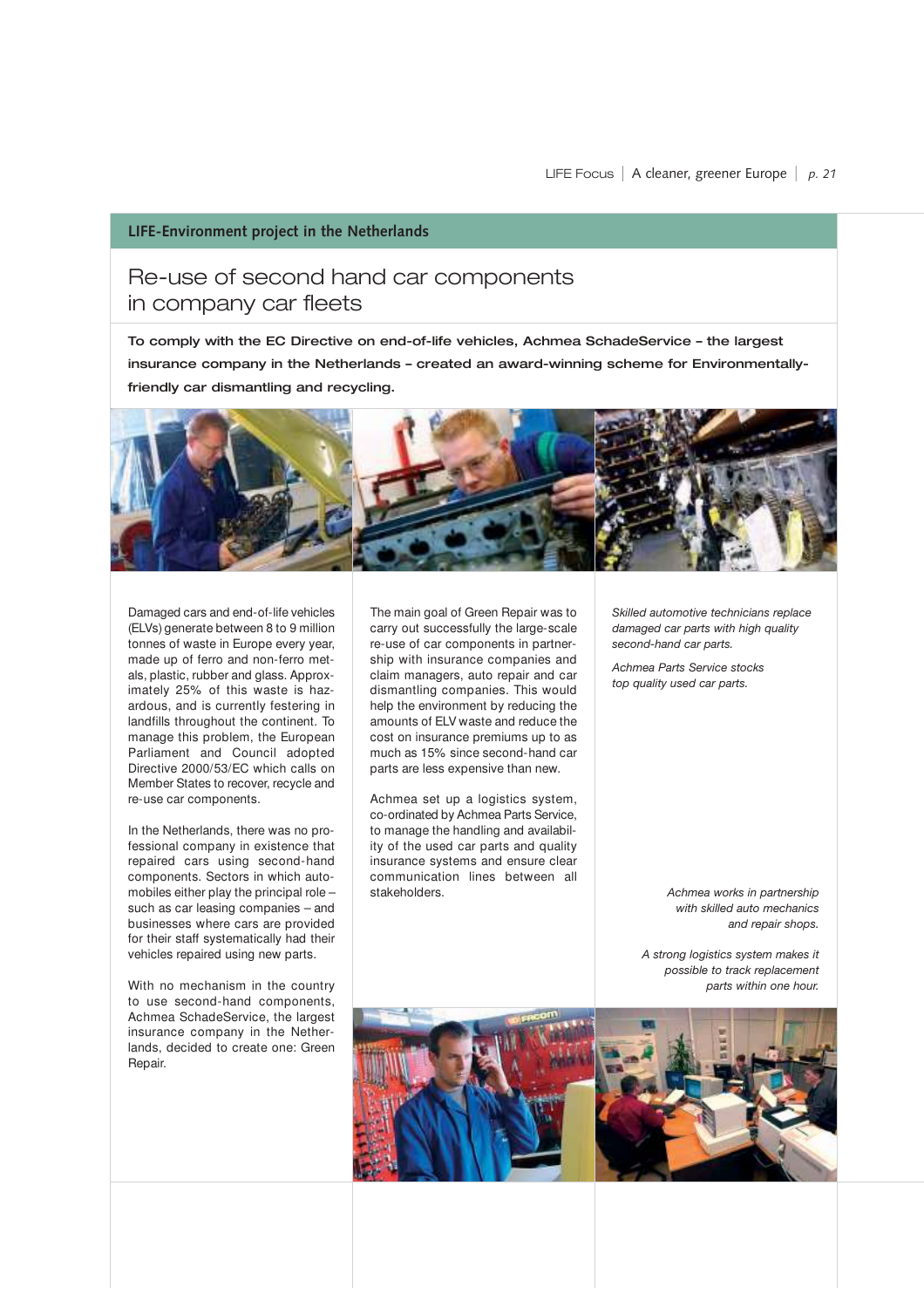![](_page_22_Picture_0.jpeg)

![](_page_22_Picture_1.jpeg)

*Used car parts are given a new life.*

So how does this work in practice? Achmea developed a "Green Policy" for auto insurance. When a Green Policy holder is in a car accident, he/she calls an approved Green Repair auto repair company. This company analyses the damages and makes an estimate of the repair costs, then contacts the Achmea Parts Service, which tracks good quality salvaged car components, with a request for the required parts.

The Achmea Parts Service logs the request to affiliated Green Repair car dismantling companies and receives an answer on availability of the parts within an hour. Only high quality second-hand parts are used; if none are available, then a new part is purchased. While the car is being repaired, the Green Policy holder is given a car to use until his own is ready.

All the participants in the Green Repair scheme must comply with a battery of requirements, must adhere to strict environmental standards and must ensure excellent customer service.

Green Repair is an all around success: Achmea SchadeService has proved that re-use of car parts on a large scale is economically, ecologically and technically feasible and has shown that 80% of all car damage can be repaired with used car parts without compromising quality standards.

Thus, used car parts are given a new life rather than being tossed into a landfill and motor insurance purchasers pay lower insurance premiums and receive top quality car repair when needed.

*With Green Repair, motor insurance purchasers pay lower premiums and receive top quality car repair.*

![](_page_22_Picture_9.jpeg)

![](_page_22_Picture_10.jpeg)

![](_page_22_Picture_11.jpeg)

**Reference**: LIFE99 ENV/NL/000233 **Total eligible cost**: EUR 587,645,38 **LIFE contribution**: EUR 176,293,61 **Beneficiary**: Achmea SchadeService.

**Contact**: Bart Janssen **Tel.**: +31 (0) 55 579 28 71 **Fax**:+31 (0) 55 579 69 79 **E-mail**: bart.janssen@achmea.nl **Website**: www.achmeaschadeservice.nl

**Duration**: from 15 November 1999 to 15 November 2001. **EU legislative reference:** End-of-Life Vehicles Directive 2000/53/EC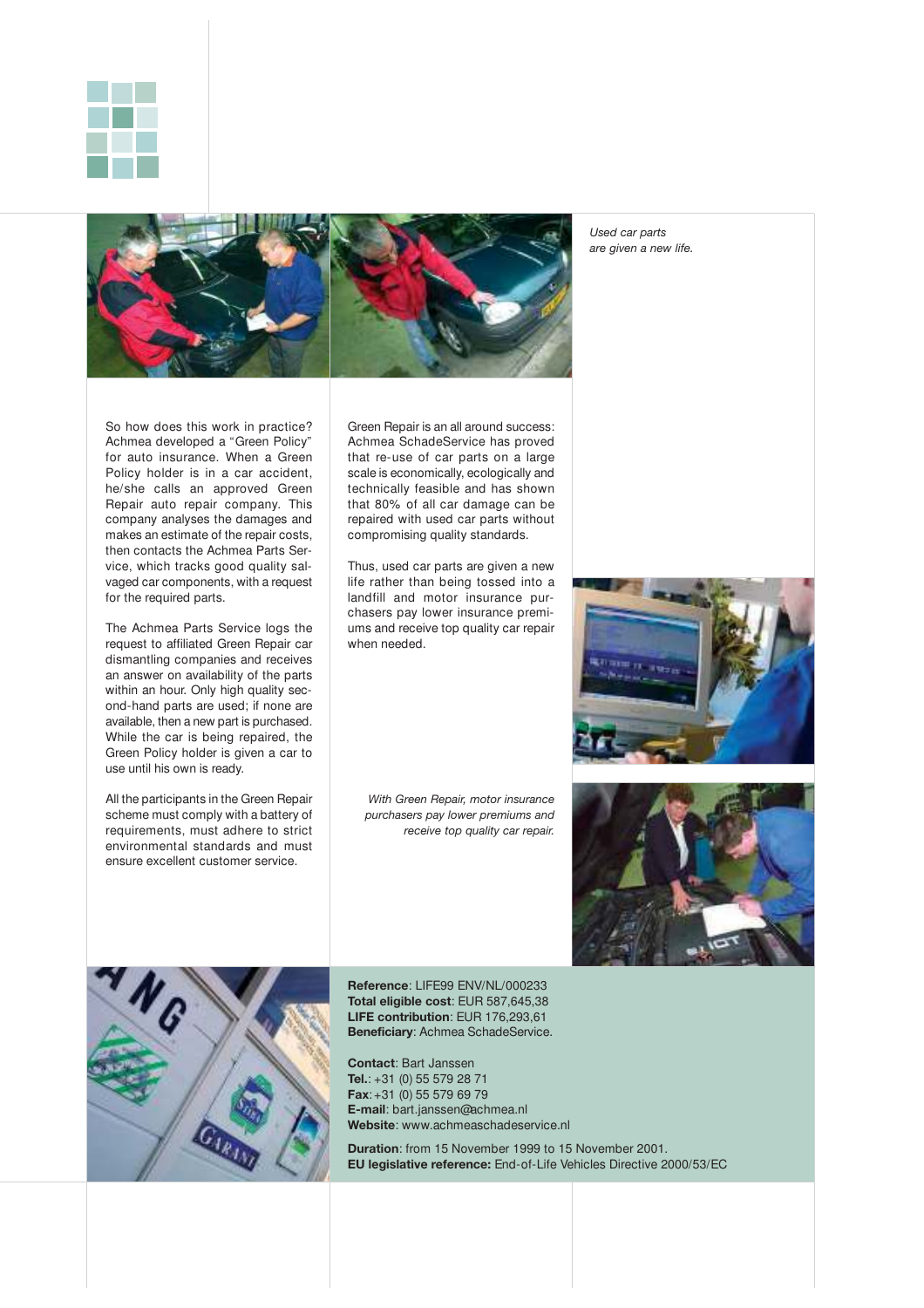### **LIFE-Environment project in Belgium**

### Rcycl: Domestic waste reduction, vocational training and job creation

The Ministry of the German-speaking Community of Belgium, in partnership with Rcycl, a nonprofit association, set out to recycle bulky domestic waste while at the same time providing vocational training and creating jobs for the disadvantaged population in the community.

![](_page_23_Picture_4.jpeg)

Nestled against the gently rolling hills of the eastern part of Belgium, bordering Germany and the Netherlands, presides Eupen, a prosperous town and home to the Ministry of the German–speaking Community of Belgium. But the city's tranquil, elegant streets belie a bustling endeavor to keep Eupen's streets clean, help the environment and provide vocational training and jobs for the disadvantaged members of the community.

Indeed, Eupen is at the heart of Rcycl, which began as a LIFE pilot project (from October 1999 – December 2002). The project was conceived as a network to improve the bulky waste disposal system in place at the time, reduce the expense of waste removal for the community, provide a social service for youth, the handicapped, the long-term unemployed, and provide an opportunity for the disadvantaged members of the community to purchase good quality second-hand items at a minimal cost.

### **The way it was**

Before Rcycl was created, there were 1-2 official bulky waste pick-up days in Eupen and surrounding communities. On these days, the local citizens in the community would put their bulky waste in front of their homes, and the lorries would drive by and pick up the refuse. Since the possibility of getting rid of this household refuse occurred so infrequently, these goods would sit for months gathering dust in garages and attics. On the designated pick-up days, the streets were then overflowing with bulky household items… There was an additional unwelcome phenomenon, "bulky refuse tourism": neighbouring communities in the Netherlands and in *Diaservice Yaka sells second hand cloths, toys and small household items and is set up like a regular department store.*

Germany, where the pick-up costs for bulky waste are high, would bring their waste over the border and add it to the heaps outside of their Belgian neighbour's homes.

Additional downsides to the classic door-to-door system were the relatively high costs for collecting and disposing of household refuse – approximately EUR 130 per tonne (about 20 kg/resident) – and an extremely low recycling rate, meaning that most of the waste was tossed onto the growing heap in the nearest landfill or disposed of illegally in the neighbouring countryside.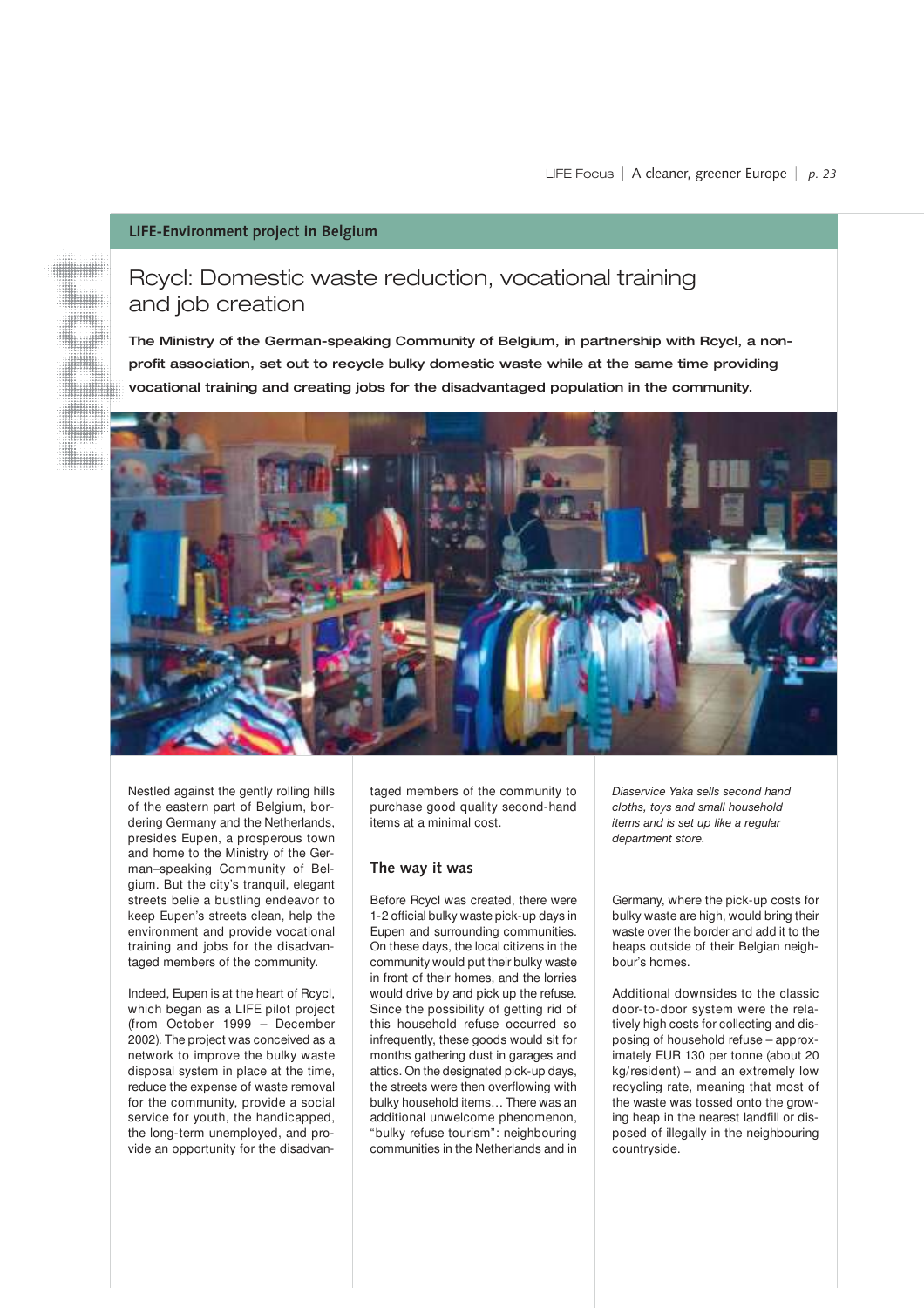![](_page_24_Picture_0.jpeg)

![](_page_24_Picture_1.jpeg)

### **An efficient, service-oriented approach**

Rcycl offers a round the clock pick-up service for all bulky household waste, including furniture, old electrical appliances, household items, clothes, wood and metal for Eupen and the seven other communities it services: Plombières, Kelmis, Raeren, Aubel, Limbourg, Lontzen and Baelen. The pick-up service is free of charge in 5 of the 8 communities, and the total population served is 65,000 and 26,000 households on 400 km<sup>2</sup>.

The system is based on a three-pillar strategy:

- > 75% recovery of waste: 10% of which is re-used, 65% is recycled;
- > job creation: 20 new jobs have been created (8 at the sorting centre), with 15 "Article 60" employees (sponsored by the federal reintegration programme);
- > training: Rcycl works in collaboration with the Robert Schuman (Eupen) and Don Bosco (Verviers) institutes and has trained 30 interns (providing 3000 hours of on-the-job training per month).

Here is how Rcycl works: when a citizen in one of the participating communities has an item or items to be

removed, he/she calls the sorting centre in Eupen. In Eupen itself, the items are removed within 48 hours; in the other communities, a pick-up is made weekly. The waste items are taken to the sorting centre where they are weighed, sorted immediately upon arrival into large wooden crates for clothing, toys, electrical and electronic equipment, styrofoam, etc. and are stored temporarily until the appropriate partner organisations in turn pick up the items (i.e. furniture, is pickedup by 3R, toys and household items by Yaka, etc.).

The Eupen sorting centre works with a network of 10-15 non-profit partner agencies, notably:

- > CFER Centre de Formation en Entreprise et Récupération;
- > 3R repairs and sells second-hand furniture, bricolage, electrical appliances, stoves and dishwashers;
- > Fra-Dolcine repairs and resells higher quality upholstered furniture;
- > Day Centre for the Handicapped, Kelmis and surrounding communities-mainly repairs and restores better quality furniture;
- > Diaservice Yaka sells second-hand clothing, toys, small houseware items such as dishes, cutlery and glassware.

*Bulky refuse is picked up and delivered to the sorting centre in Eupen.*

The sorting centre contacts the partner agencies who then collect the items that their agency handles. From time to time, some electrical appliances are repaired on the spot, however this is relatively rare as the lack of space makes regular repair work unmanageable. Another problem as a result of the limited space is that items that are not picked up by partner agencies within a few days must be dismantled, or thrown away.

The second-hand partner agencies take great pains to present the items in the best condition possible: at Yaka, toys are washed thoroughly, then vacuum-wrapped in cellophane so that they appear new. Clothing is immaculate, pressed and presented on racks for women, men and children just as one would see in retail stores. The furniture at 3R is cleaned, repaired and displayed neatly in the appropriate area of the store (living rooms, dining sets, bedroom sets, kitchens, etc.), again, just as one would see in a regular retail store.

*Sorting centre, Eupen: waste is weighed and sorted immediately on arrival.*

![](_page_24_Picture_20.jpeg)